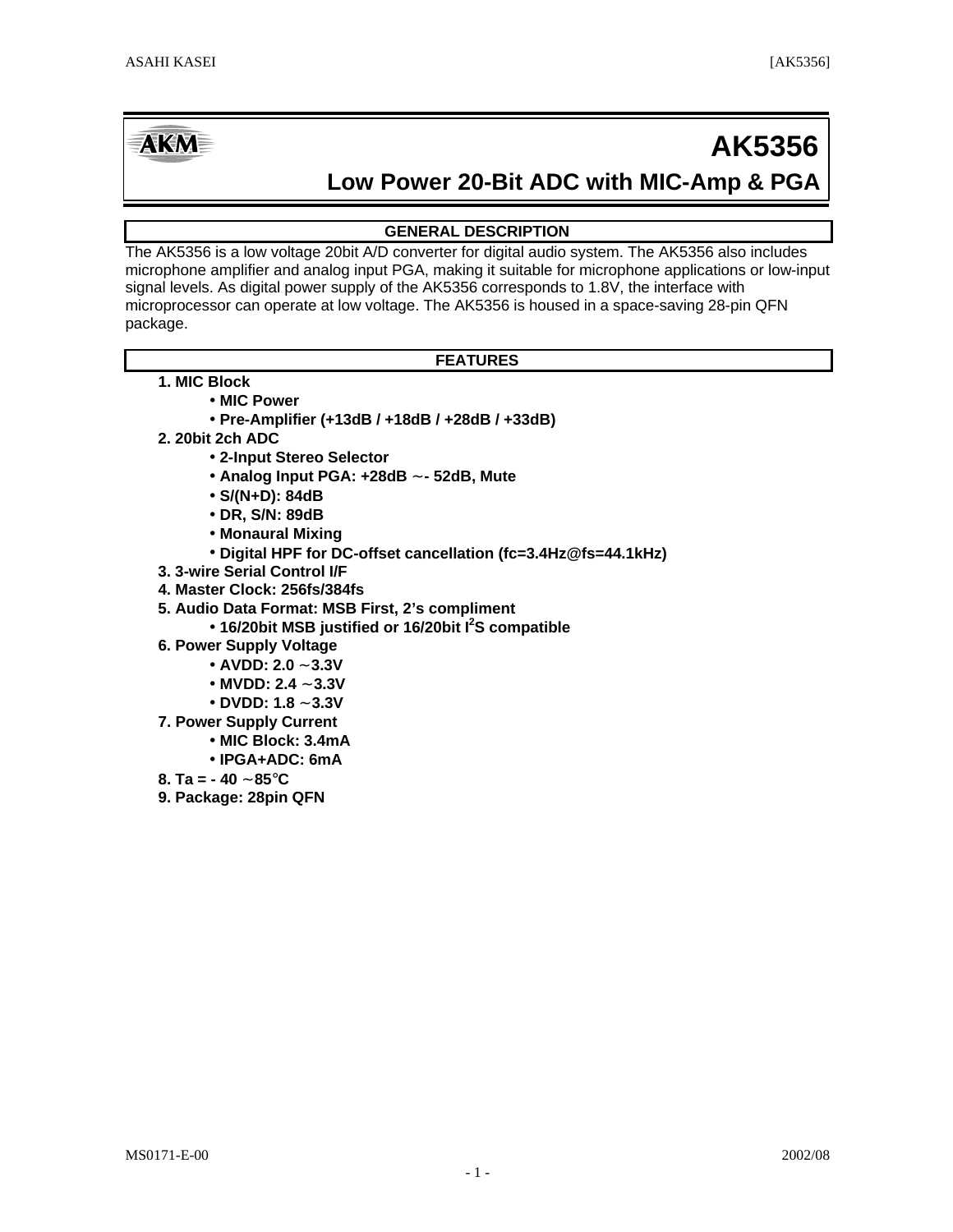

Figure 1. AK5356 Block Diagram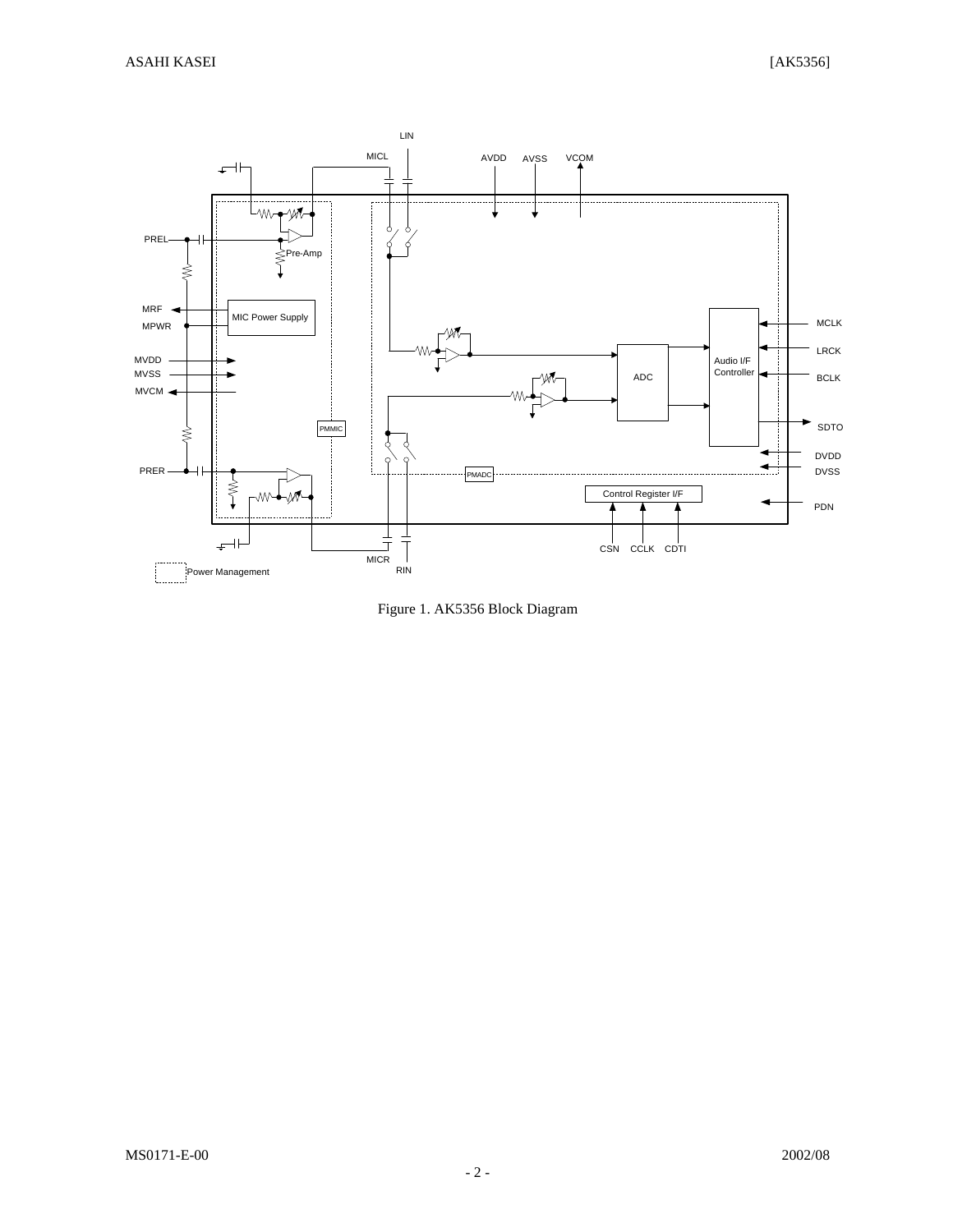#### **n** Ordering Guide

| AK5356VN | $-40 \sim +85$ °C           | 28pin QFN (0.5mm pitch) |
|----------|-----------------------------|-------------------------|
| AKD5356  | Evaluation Board for AK5356 |                         |

#### ■ Pin Layout

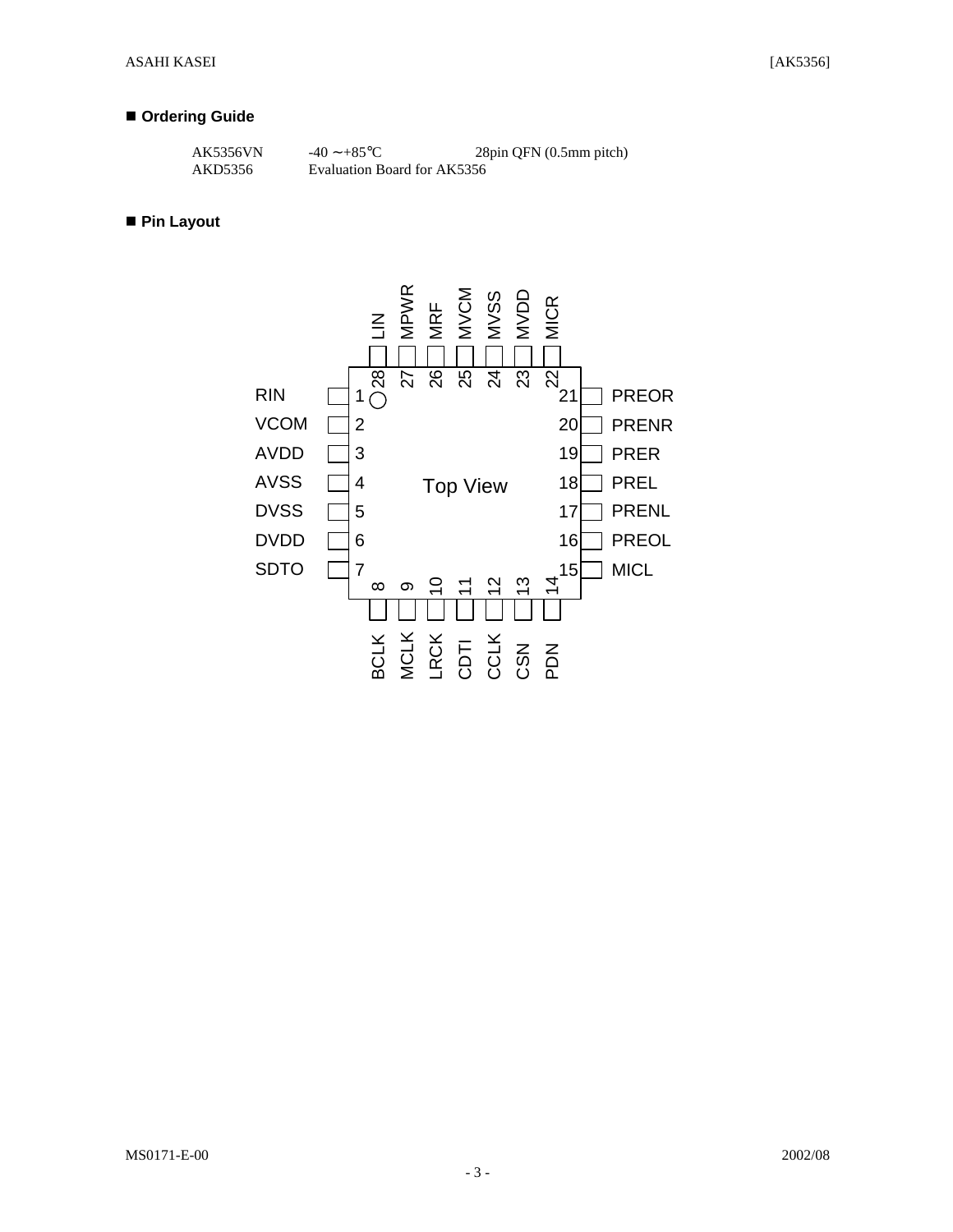$\Gamma$ 

|                          |              |                          | <b>PIN/FUNCTION</b>                            |
|--------------------------|--------------|--------------------------|------------------------------------------------|
|                          |              |                          |                                                |
| No.                      | Pin Name     | $\rm LO$                 | Function                                       |
|                          | <b>RIN</b>   | I                        | Rch Line Input Pin                             |
| 2                        | <b>VCOM</b>  | $\Omega$                 | ADC Common Voltage Output Pin                  |
| 3                        | <b>AVDD</b>  | $\overline{a}$           | Analog Power Supply Pin, +2.5V                 |
| $\overline{\mathcal{L}}$ | <b>AVSS</b>  | $\blacksquare$           | Analog Ground Pin                              |
| 5                        | <b>DVSS</b>  | $\overline{\phantom{a}}$ | Digital Ground Pin                             |
| 6                        | <b>DVDD</b>  | $\overline{\phantom{a}}$ | Digital Power Supply Pin, +2.5V                |
| 7                        | <b>SDTO</b>  | $\Omega$                 | Audio Serial Data Output Pin                   |
| 8                        | <b>BCLK</b>  | I                        | Audio Serial Data Clock Pin                    |
| 9                        | <b>MCLK</b>  | <sup>T</sup>             | Master Clock Input Pin                         |
| 10                       | <b>LRCK</b>  | I                        | Input/Output Channel Clock Pin                 |
| 11                       | <b>CDTI</b>  | I                        | Control Data Input Pin                         |
| 12                       | <b>CCLK</b>  | $\rm I$                  | Control Clock Input Pin                        |
| 13                       | <b>CSN</b>   | I                        | Chip Select Pin                                |
| 14                       | <b>PDN</b>   | I                        | Reset & Power Down Pin                         |
|                          |              |                          | "L": Reset & Power down, "H": Normal operation |
| 15                       | <b>MICL</b>  | I                        | Lch MIC Input Pin                              |
| 16                       | <b>PREOL</b> | $\overline{O}$           | Lch Pre-Amp Output Pin                         |
| 17                       | PRENL        | I                        | Lch Pre-Amp Negative Input Pin                 |
| 18                       | <b>PREL</b>  | $\rm I$                  | Lch Pre-Amp Positive Input Pin                 |
| 19                       | <b>PRER</b>  | $\rm I$                  | Rch Pre-Amp Positive Input Pin                 |
| 20                       | <b>PRENR</b> | I                        | Rch Pre-Amp Negative Input Pin                 |
| 21                       | <b>PREOR</b> | $\mathbf O$              | Rch Pre-Amp Output Pin                         |
| 22                       | <b>MICR</b>  | I                        | Rch MIC Input Pin                              |
| 23                       | <b>MVDD</b>  | $\overline{\phantom{a}}$ | MIC Block Power Supply Pin, +2.7V              |
| 24                       | <b>MVSS</b>  | $\overline{\phantom{a}}$ | MIC Block Ground Pin                           |
| 25                       | <b>MVCM</b>  | $\mathbf O$              | MIC Block Common Voltage Output Pin            |
| 26                       | <b>MRF</b>   | $\Omega$                 | MIC Power Supply Ripple Filter Pin             |
| 27                       | <b>MPWR</b>  | $\Omega$                 | MIC Power Supply Pin                           |
| 28                       | <b>LIN</b>   | I                        | Lch Line Input Pin                             |

Note: All digital input pins should not be left floating.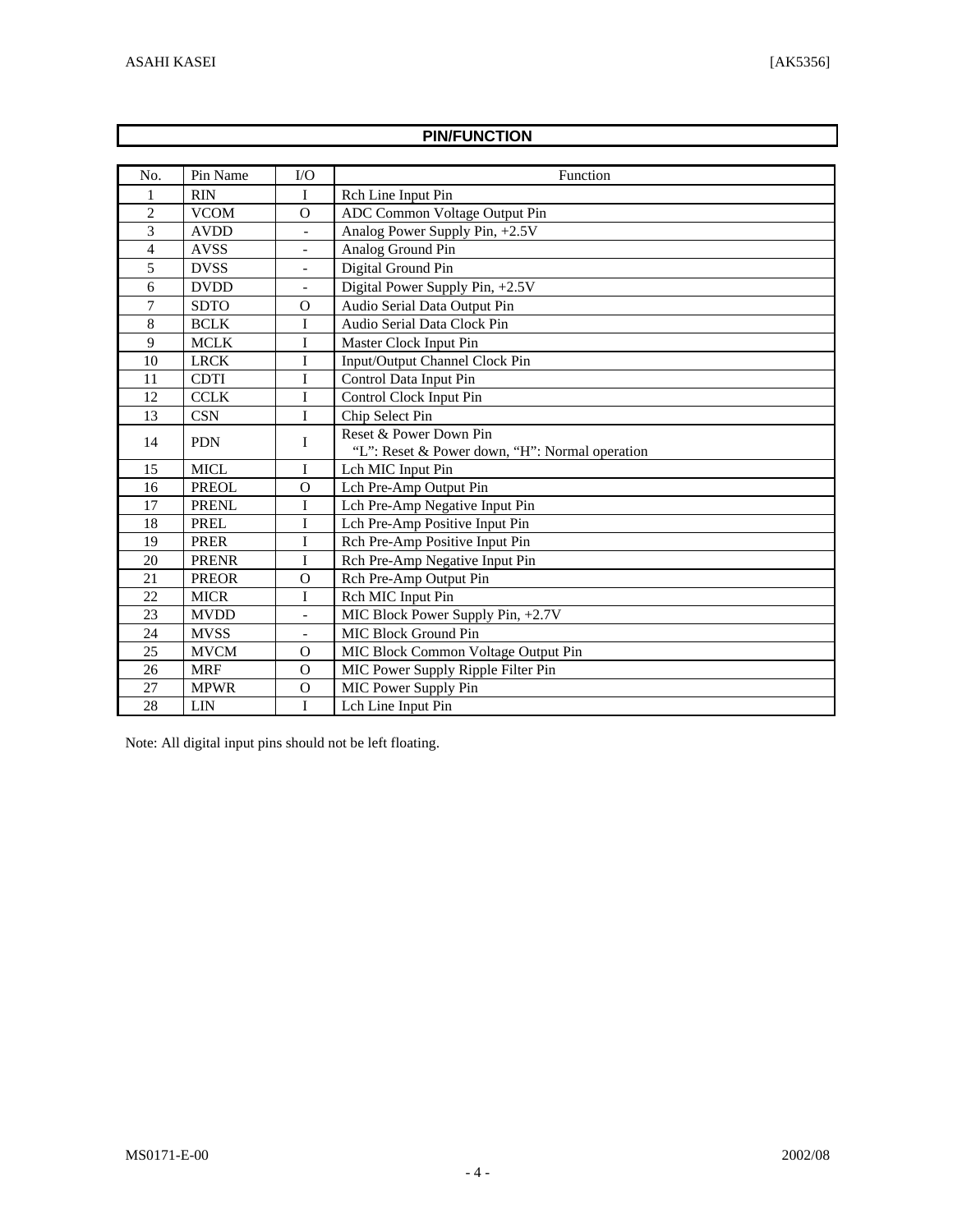Г

|                                     |                                         | <b>ABSOLUTE MAXIMUM RATINGS</b> |        |            |                 |  |  |  |  |
|-------------------------------------|-----------------------------------------|---------------------------------|--------|------------|-----------------|--|--|--|--|
| $(AVSS, DVSS, MVSS=0V; Note 1)$     |                                         |                                 |        |            |                 |  |  |  |  |
| <b>Parameter</b>                    |                                         | <b>Symbol</b>                   | min    | max        | <b>Units</b>    |  |  |  |  |
| Power Supply                        | Analog                                  | <b>AVDD</b>                     | $-0.3$ | 4.6        | V               |  |  |  |  |
|                                     | MIC.                                    | <b>MVDD</b>                     | $-0.3$ | 4.6        | V               |  |  |  |  |
|                                     | Digital                                 | <b>DVDD</b>                     | $-0.3$ | 4.6        | v               |  |  |  |  |
|                                     | $DVSS - AVSS$   (Note 2)                | $\triangle$ GND1                |        | 0.3        | V               |  |  |  |  |
|                                     | $MVSS - AVSS   (Note 2)$                | AGND2                           |        | 0.3        | V               |  |  |  |  |
|                                     | Input Current (Any Pin Except Supplies) | <b>IIN</b>                      |        | $\pm 10$   | mA              |  |  |  |  |
| Analog Input Voltage (Note 3)       |                                         | VINA1                           | $-0.3$ | $AVDD+0.3$ | V               |  |  |  |  |
|                                     | (Note 4)                                | VINA <sub>2</sub>               | $-0.3$ | $MVDD+0.3$ | V               |  |  |  |  |
| Digital Input Voltage (Note 5)      |                                         | <b>VIND</b>                     | $-0.3$ | $DVDD+0.3$ | V               |  |  |  |  |
| Ambient Temperature (power applied) |                                         | Ta                              | $-40$  | 85         | $^{\circ}C$     |  |  |  |  |
| <b>Storage Temperature</b>          |                                         | Tstg                            | $-65$  | 150        | $\rm ^{\circ}C$ |  |  |  |  |

Note 1. All voltages with respect to ground.

Note 2. AVSS, DVSS and MVSS must be connected to the same analog ground plane.

Note 3. MICL, MICR, LIN and RIN pins

Note 4. PREL, PRER, PRENL and PRENR pins

Note 5. MCLK, BCLK, LRCK, CSN, CCLK, CDTI and PDN pins

WARNING: Operation at or beyond these limits may results in permanent damage to the device. Normal operation is not guaranteed at these extremes.

|                  | <b>RECOMMENDED OPERATING CONDITIONS</b> |               |     |     |             |       |  |  |  |
|------------------|-----------------------------------------|---------------|-----|-----|-------------|-------|--|--|--|
|                  | (AVSS, DVSS, MVSS=0V; Note 1)           |               |     |     |             |       |  |  |  |
| <b>Parameter</b> |                                         | <b>Symbol</b> | min | typ | max         | Units |  |  |  |
| Power Supply     | Analog                                  | <b>AVDD</b>   | 2.0 | 2.5 | 3.3         |       |  |  |  |
|                  | <b>MIC</b>                              | <b>MVDD</b>   | 2.4 | 2.7 | 3.3         |       |  |  |  |
|                  | Digital                                 | <b>DVDD</b>   | 1.8 | 2.5 | <b>AVDD</b> |       |  |  |  |

Note 1. All voltages with respect to ground

WARNING: AKM assumes no responsibility for the usage beyond the conditions in this data sheet.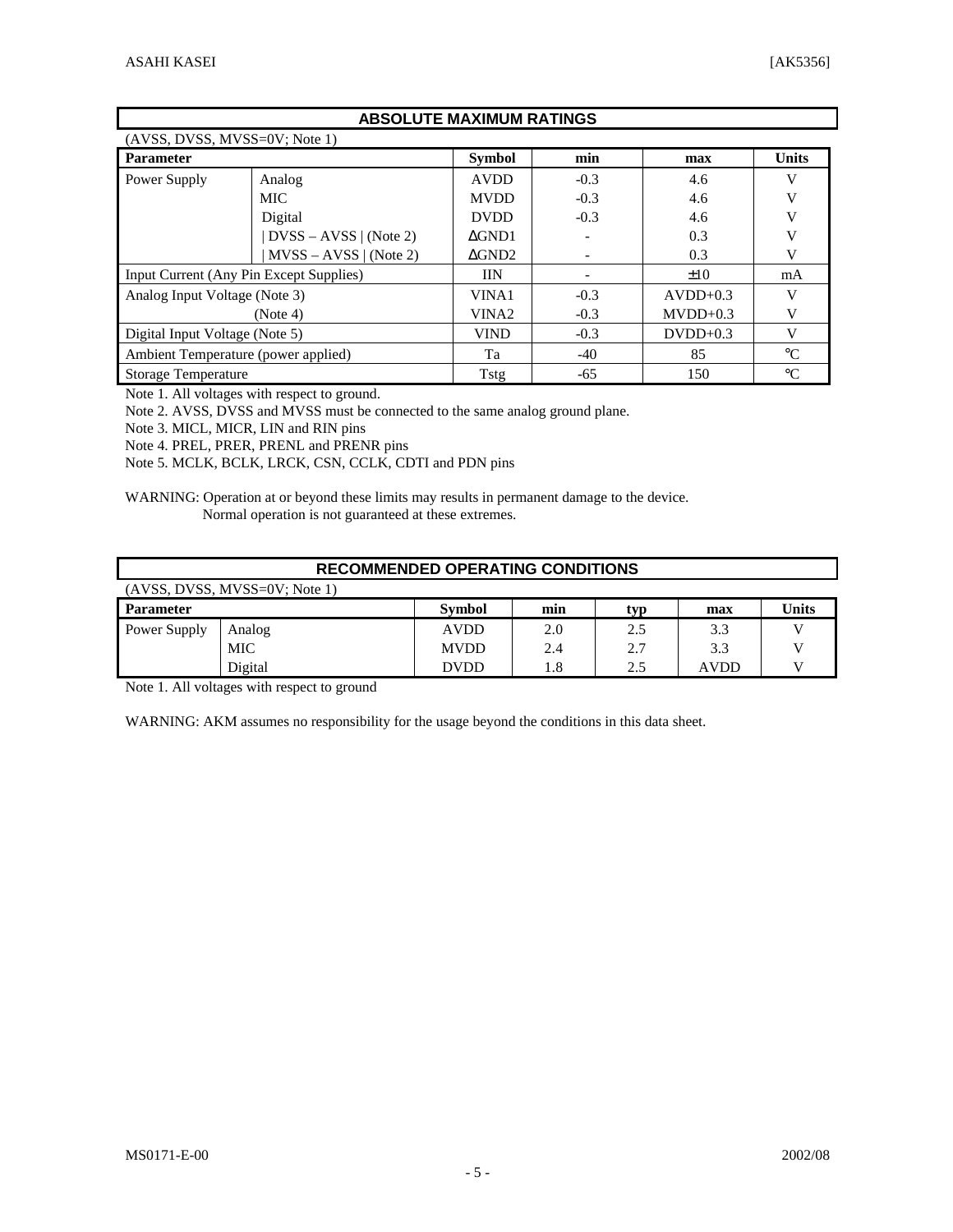# **ANALOG CHARACTERISTICS**

(Ta=25°C; AVDD, DVDD=2.5V, MVDD=2.7V; AVSS, DVSS, MVSS=0V; fs=44.1kHz; Signal Frequency =1kHz; Measurement Frequency=10Hz ∼ 20kHz; unless otherwise specified)

| Parameter                                            | min                          | typ                                   | max                      | Units          |                          |           |
|------------------------------------------------------|------------------------------|---------------------------------------|--------------------------|----------------|--------------------------|-----------|
| <b>Pre-Amp Characteristics:</b>                      |                              |                                       |                          |                |                          |           |
| <b>Input Resistance</b>                              | Positive Input Pin (Note 6)  |                                       | 50                       | 100            | 200                      | $k\Omega$ |
|                                                      | Negative Input Pin (Note 7)  |                                       | 100                      | 190            | 400                      | $\Omega$  |
| Gain Error (+13dB, +18dB, +28dB, +33dB)              |                              |                                       | $-1.5$                   | $\overline{0}$ | $+1.5$                   | dB        |
| Maximum Output Voltage(Gain=+13dB,+18dB,+28dB,+33dB) |                              |                                       | $-3$                     | $-1.5$         |                          | dBV       |
|                                                      | $(THD+N \le 0.1\%)$ (Note 8) |                                       |                          |                |                          |           |
| $S/(N+D)$ (Vout = -29.2dBV)                          |                              | Gain $= +33dB$                        | 54                       | 60             |                          | dB        |
|                                                      |                              | $Gain = +28dB$                        | $\overline{\phantom{0}}$ | 65             | $\qquad \qquad -$        | dB        |
|                                                      |                              | $Gain = +18dB$                        | —                        | 74             | $\qquad \qquad -$        | dB        |
|                                                      |                              | $Gain = +13dB$                        | $\overline{\phantom{0}}$ | 78             |                          | dB        |
| <b>Output Noise Voltage</b>                          |                              | $Gain = +33dB$                        |                          | $-91$          | $-86$                    | dBV       |
| (No Input, $Rg = 600\Omega$ , A-weighted)            |                              | $Gain = +28dB$                        | $\overline{\phantom{0}}$ | $-96$          | $\qquad \qquad -$        | dBV       |
|                                                      |                              | $Gain = +18dB$                        | $\overline{\phantom{0}}$ | $-105$         | $\qquad \qquad -$        | dBV       |
|                                                      |                              | $Gain = +13dB$                        | $\equiv$                 | $-109$         | $\equiv$                 | dBV       |
| <b>Interchannel Gain Mismatch</b>                    |                              |                                       |                          |                | 0.5                      | dВ        |
|                                                      |                              | $(Gain = +13dB, +18dB, +28dB, +33dB)$ |                          |                |                          |           |
| <b>Interchannel Isolation</b>                        | $Gain = +33dB$               |                                       | 75                       | 90             |                          | dB        |
|                                                      |                              | Gain = $+28dB$ , $+18dB$ , $+13dB$    | $\equiv$                 | 100            | $\qquad \qquad -$        | dB        |
| Load Resistance                                      |                              |                                       | 5                        |                |                          | $k\Omega$ |
| Load Capacitance                                     |                              |                                       |                          |                | 10                       | pF        |
| Power Supply Rejection (Note 9)                      |                              | $Gain = +33dB$                        | $\overline{\phantom{0}}$ | 46             | $\overline{\phantom{0}}$ | dB        |
|                                                      |                              | $Gain = +28dB$                        | $\qquad \qquad -$        | 52             | $\qquad \qquad -$        | dB        |
|                                                      |                              | $Gain = +18dB$                        | —                        | 64             | $\qquad \qquad -$        | dB        |
|                                                      |                              | $Gain = +13dB$                        | $\equiv$                 | 73             | $\qquad \qquad -$        | dB        |
| <b>MIC Power Characteristics:</b>                    |                              |                                       |                          |                |                          |           |
| Output Voltage (No Load) (Note 10)                   |                              |                                       | 2.05                     | 2.16           | 2.27                     | V         |
| <b>Output Power Supply Current</b>                   |                              |                                       |                          |                | 1                        | mA        |
| <b>IPGA Characteristics:</b>                         |                              |                                       |                          |                |                          |           |
| Input Resistance (LIN, RIN, MICL, MICR pins)         |                              |                                       | 6.3                      | 9              | 15                       | $k\Omega$ |
| Step Size                                            |                              | $+28dB$ $\sim$ -8dB                   | 0.1                      | 0.5            | $\mathbf{1}$             | dB        |
|                                                      |                              | $-8dB \sim -16dB$                     | 0.1                      | 1              | 2                        | dB        |
|                                                      |                              | $-16dB$ $\sim$ $-32dB$                | 0.1                      | 2              | 4                        | dB        |
|                                                      |                              | $-32dB$ $\sim$ $-40dB$                |                          | 2              |                          | dB        |
|                                                      |                              | $-40dB$ $\sim$ $-52dB$                |                          | 4              |                          | dB        |
| <b>ADC Characteristics:</b> (Note 11)                |                              |                                       |                          |                |                          |           |
| Resolution                                           |                              |                                       |                          |                | 20                       | bits      |
| Input Voltage (Note 12)                              |                              |                                       | 1.35                     | 1.5            | 1.65                     | Vpp       |
|                                                      |                              | $IPGA = 0dB$                          | 74                       | 84             |                          | dB        |
| $S/(N+D)$ (-0.5dBFS Input)                           |                              | $IPGA = +28dB$                        | $\overline{\phantom{0}}$ | 70             | $\qquad \qquad -$        | dB        |
|                                                      |                              | $IPGA = 0dB$                          | 82                       | 89             |                          | dB        |
| D-Range (-60dBFS Input, A-weighted)                  |                              | $IPGA = +28dB$                        |                          | 79             | $\qquad \qquad -$        | dB        |
|                                                      |                              | $IPGA = OdB$                          | 82                       | 89             |                          | dB        |
| $\ensuremath{\mathrm{S/N}}$<br>(A-weighted)          |                              | $IPGA = +28dB$                        |                          | 79             | $\qquad \qquad -$        | dB        |
|                                                      |                              | $IPGA = 0dB$                          | 90                       | 100            |                          | dB        |
| Interchannel Isolation (Note 13)                     |                              | $IPGA = +28dB$                        | $\equiv$                 | 75             |                          | dB        |
|                                                      |                              | $IPGA = 0dB$                          |                          |                | 0.5                      | dB        |
| <b>Interchannel Gain Mismatch</b>                    |                              | $IPGA = +28dB$                        |                          | 0.5            |                          | dB        |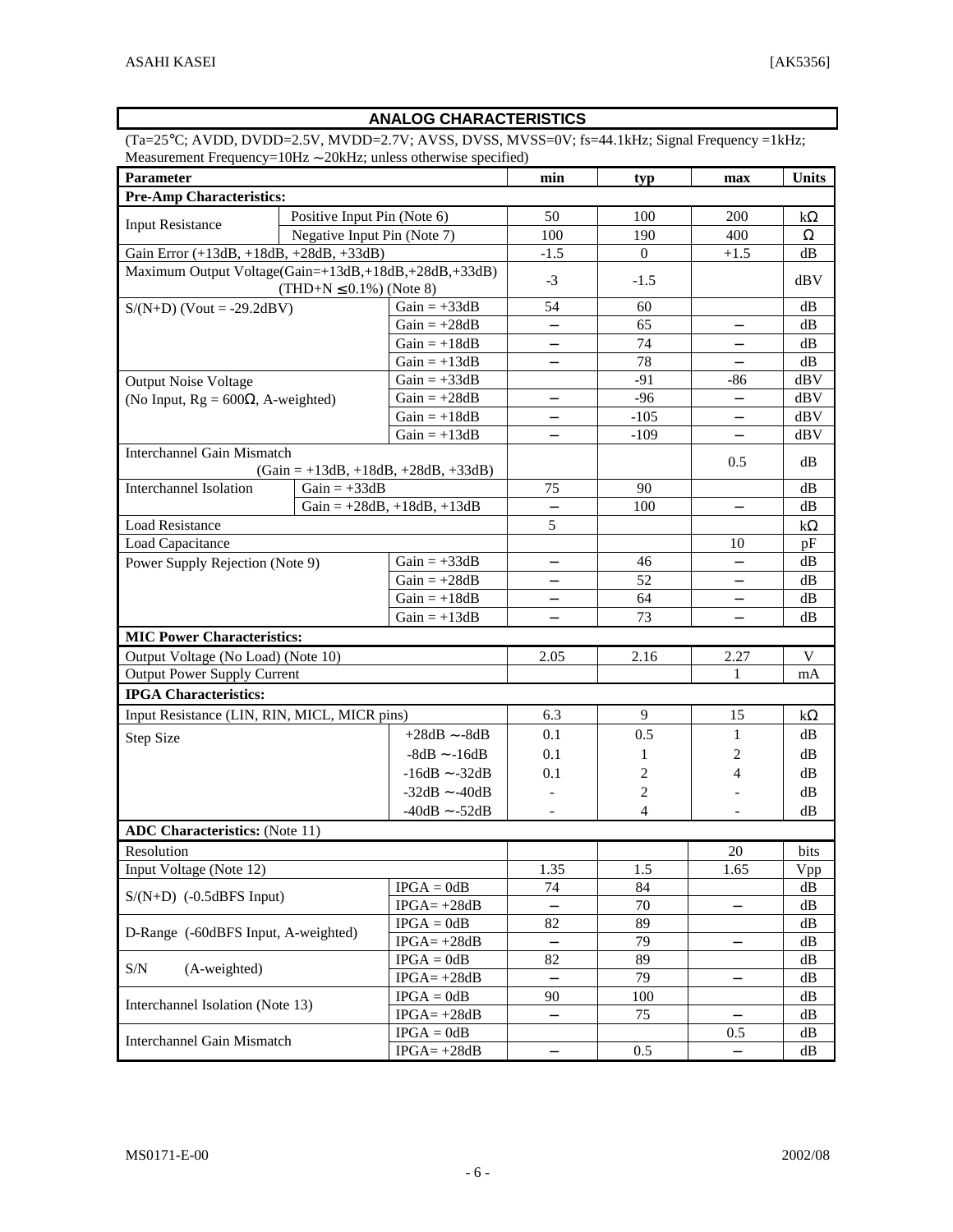| <b>Parameter</b>                     | min | tvp | max | <b>Units</b> |
|--------------------------------------|-----|-----|-----|--------------|
| <b>Power Supplies</b>                |     |     |     |              |
| <b>Power Supply Voltage:</b>         |     |     |     |              |
| Normal Operation (PDN="H") (Note 14) |     |     |     |              |
| MVDD (Note 15)                       |     | 3.4 |     | mA           |
| $AVDD+DVDD$                          |     | 6   | 9   | mA           |
| Power-Down Mode (PDN="L") (Note 16)  |     |     |     |              |
| $MVDD + AVDD + DVDD$                 |     | 10  | 100 | uA           |

Note 6. PREL and PRER pins

Note 7. PRENL and PRENR pins. Gain of Pre-Amp is +33dB. Input resistance of Pre-Amp is changed by gain. Gain = +13dB: 1.9k $\Omega$ (typ), Gain = +18dB: 1.1k $\Omega$ (typ), Gain = +28dB: 340 $\Omega$ (typ)

Note 8. A maximum output voltage is the value which fills "THD+N  $\leq$  0.1%". It is almost in proportion to MVDD voltage.  $-1.5$ dBV = 2.38Vpp = (MVDD x 0.88)Vpp (typ)

Note 9. PSR is applied to MVDD with 1kHz, 50mVpp.

Note 10. Output voltage is proportional to MVDD voltage and it is typically (MVDD x 0.8) V.

Note 11. ADC is input from MICL/MICR or LIN/RIN and it measures included in IPGA. Internal HPF cancels the offset of IPGA and ADC.

Note 12. Analog input voltage (Full-scale voltage: IPGA = 0dB) is proportional to AVDD voltage.  $IPGA = ADC = (0.6 \times AVDD) Vpp (typ)$ 

Note 13. This value is interchannel isolation between LIN and RIN or between MICL and MICR.

Note 14. All blocks in the AK5356 are powered-up. (PMMIC=PMADC= "1")

Note 15. MPWR pin supplies 0mA.

Note 16. In case of power-down mode, all digital input pins including clocks pins (MCLK, BCLK and LRCK) are held at DVDD or DVSS. PDN pin is held at DVSS.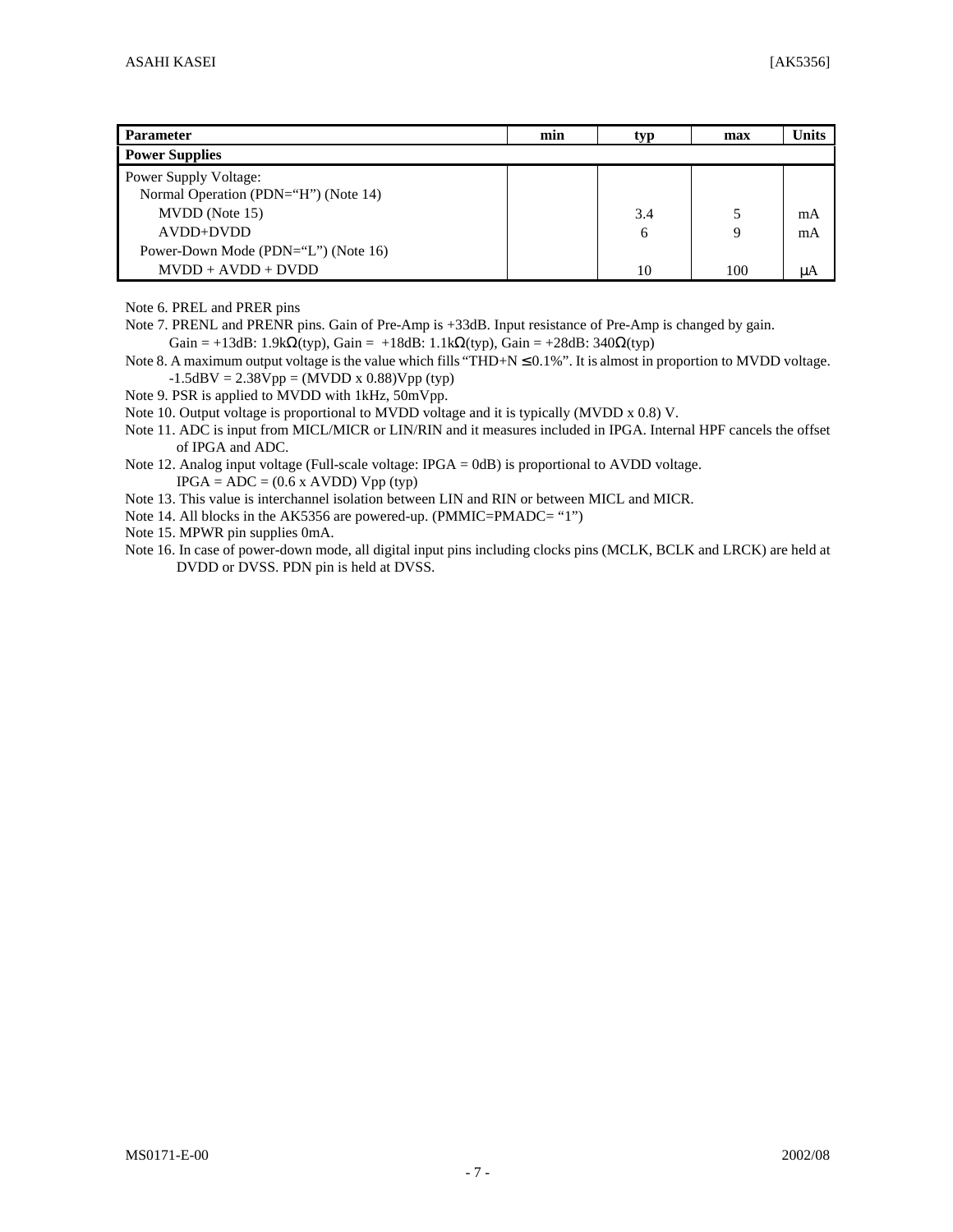|                                                                                            | <b>FILTER CHARACTERISTICS</b> |              |               |          |          |           |              |  |  |
|--------------------------------------------------------------------------------------------|-------------------------------|--------------|---------------|----------|----------|-----------|--------------|--|--|
| $(Ta=25^{\circ}C; AVDD=2.0 \sim 3.3V, DVDD=1.8 \sim 3.3V, MVDD=2.4 \sim 3.3V, fs=44.1kHz)$ |                               |              |               |          |          |           |              |  |  |
| <b>Parameter</b>                                                                           |                               |              | <b>Symbol</b> | min      | typ      | max       | <b>Units</b> |  |  |
| <b>ADC Digital Filter (LPF):</b>                                                           |                               |              |               |          |          |           |              |  |  |
| Passband                                                                                   | (Note 17)                     | $\pm 0.1$ dB | <b>PB</b>     | $\theta$ |          | 17.4      | kHz          |  |  |
|                                                                                            |                               | $-1.0dB$     |               |          | 20.0     |           | kHz          |  |  |
|                                                                                            |                               | $-3.0dB$     |               |          | 21.1     |           | kHz          |  |  |
| Stopband                                                                                   | (Note 17)                     |              | <b>SB</b>     | 27.0     |          |           | kHz          |  |  |
| Passband Ripple                                                                            |                               |              | <b>PR</b>     |          |          | $\pm 0.1$ | dB           |  |  |
| <b>Stopband Attenuation</b>                                                                |                               |              | <b>SA</b>     | 65       |          |           | dB           |  |  |
| Group Delay                                                                                | (Note 18)                     |              | <b>GD</b>     |          | 17.0     |           | 1/fs         |  |  |
| Group Delay Distortion                                                                     |                               |              | $\Delta GD$   |          | $\theta$ |           | $\mu$ s      |  |  |
| <b>ADC Digital Filter (HPF):</b>                                                           |                               |              |               |          |          |           |              |  |  |
| Frequency Response (Note 17)                                                               |                               | $-3dB$       | <b>FR</b>     |          | 3.4      |           | Hz           |  |  |
|                                                                                            |                               | $-0.5dB$     |               |          | 10       |           | Hz           |  |  |
|                                                                                            |                               | $-0.1dB$     |               |          | 22       |           | Hz           |  |  |

Note 17. The passband and stopband frequencies scale with fs (sampling frequency).

For example, PB=0.454 x fs (@ -1.0dB).

Note 18. The calculated delay time caused by digital filtering. This time from the input of an analog signal to setting the 20bit data of both channels to the output register of the ADC and includes the group delay of the HPF.

| DC CHARACTERISTICS                                                             |            |              |  |         |    |  |  |  |  |  |
|--------------------------------------------------------------------------------|------------|--------------|--|---------|----|--|--|--|--|--|
| $(Ta=25\degree C; AVDD=2.0 \sim 3.3V, DVDD=1.8 \sim 3.3V, MVDD=2.4 \sim 3.3V)$ |            |              |  |         |    |  |  |  |  |  |
| <b>Parameter</b>                                                               | max        | <b>Units</b> |  |         |    |  |  |  |  |  |
| High-Level Input Voltage                                                       | <b>VIH</b> | 75%DVDD      |  |         |    |  |  |  |  |  |
| Low-Level Input Voltage                                                        | <b>VIL</b> |              |  | 25%DVDD |    |  |  |  |  |  |
| High-Level Output Voltage<br>$Iout = -80\mu A$                                 | <b>VOH</b> | $DVDD-0.4$   |  |         |    |  |  |  |  |  |
| Low-Level Output Voltage<br>$Iout = 80\mu A$                                   | <b>VOL</b> |              |  | 0.4     |    |  |  |  |  |  |
| <b>Input Leakage Current</b>                                                   | Iin        |              |  | ±10     | μA |  |  |  |  |  |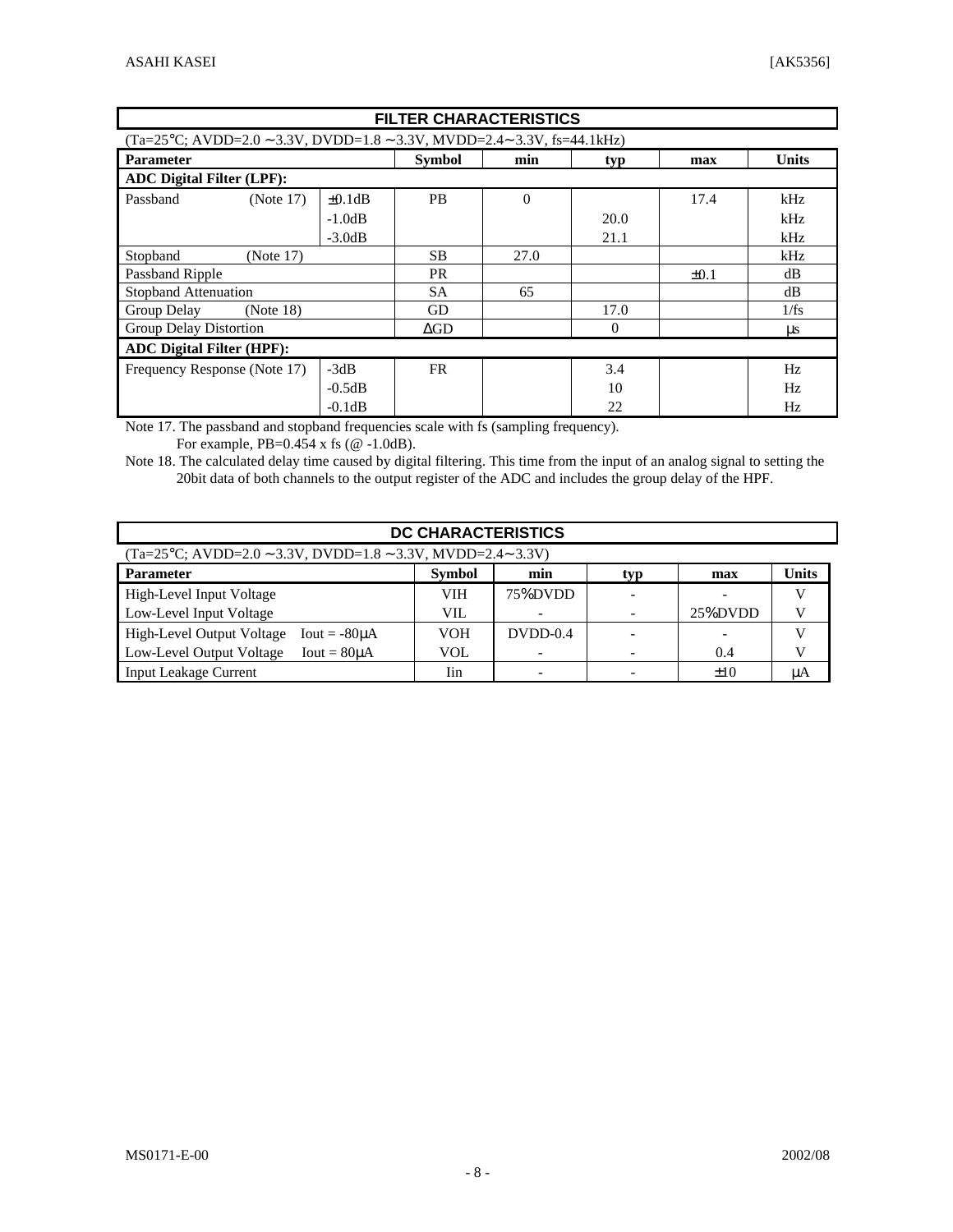| <b>SWITCHING CHARACTERISTICS</b>                                    |               |             |         |            |              |  |  |  |
|---------------------------------------------------------------------|---------------|-------------|---------|------------|--------------|--|--|--|
| $(Ta=25\degree C; AVDD=2.0 \sim 3.3V, DVD=1.8 \sim 3.3V; C_1=20pF)$ |               |             |         |            |              |  |  |  |
| Parameter                                                           | <b>Symbol</b> | min         | typ     | max        | <b>Units</b> |  |  |  |
| <b>Master Clock Timing (MCLK)</b>                                   |               |             |         |            |              |  |  |  |
| 256fs: Frequency                                                    | fCLK          | 2.048       | 11.2896 | 12.8       | <b>MHz</b>   |  |  |  |
| Pulse Width Low                                                     | tCLKL         | 28          |         |            | ns           |  |  |  |
| Pulse Width High                                                    | tCLKH         | 28          |         |            | ns.          |  |  |  |
| 384fs: Frequency                                                    | fCLK          | 3.072       | 16.9344 | 19.2       | <b>MHz</b>   |  |  |  |
| Pulse Width Low                                                     | tCLKL         | 23          |         |            | ns           |  |  |  |
| Pulse Width High                                                    | tCLKH         | 23          |         |            | ns           |  |  |  |
| <b>LRCK Timing</b>                                                  |               |             |         |            |              |  |  |  |
| Frequency                                                           | fs            | 8           | 44.1    | 50         | kHz          |  |  |  |
| Duty Cycle                                                          | Duty          | 45          |         | 55         | $\%$         |  |  |  |
| <b>Serial Interface Timing</b>                                      |               |             |         |            |              |  |  |  |
| <b>BCLK</b> Period                                                  | tBLK          | 312.5       |         |            | ns.          |  |  |  |
| <b>BCLK Pulse Width Low</b>                                         | tBLKL         | 130         |         |            | ns           |  |  |  |
| Pulse Width High                                                    | <b>tBLKH</b>  | 130         |         |            | ns           |  |  |  |
| BCLK "↓" to LRCK edge                                               | tBLR          | $-tBLKH+50$ |         | $tBLKL-50$ | ns.          |  |  |  |
| LRCK to SDTO (MSB) (Note 19)                                        | tDLR          |             |         | 80         | ns.          |  |  |  |
| BCLK "↓" to SDTO                                                    | tDSS          |             |         | 80         | ns.          |  |  |  |
| <b>Control Interface Timing</b>                                     |               |             |         |            |              |  |  |  |
| <b>CCLK</b> Period                                                  | tCCK          | 200         |         |            | ns.          |  |  |  |
| <b>CCLK Pulse Width Low</b>                                         | tCCKL         | 80          |         |            | ns.          |  |  |  |
| Pulse Width High                                                    | tCCKH         | 80          |         |            | ns.          |  |  |  |
| <b>CDTI</b> Setup Time                                              | tCDS          | 50          |         |            | ns.          |  |  |  |
| <b>CDTI Hold Time</b>                                               | tCDH          | 50          |         |            | ns.          |  |  |  |
| CSN "H" Time                                                        | tCSW          | 150         |         |            | ns.          |  |  |  |
| $CSN$ " $\downarrow$ " to CCLK " $\uparrow$ "                       | tCSS          | 50          |         |            | ns.          |  |  |  |
| CCLK "^" to CSN "^"                                                 | tCSH          | 50          |         |            | ns           |  |  |  |
| <b>Power-down &amp; Reset Timing</b>                                |               |             |         |            |              |  |  |  |
| PDN Pulse Width                                                     | tPW           | 150         |         |            | ns.          |  |  |  |
| PDN" <sup>1</sup> " to SDTO Delay (Note 20)                         | tPWV          |             | 4128    |            | 1/fs         |  |  |  |

Note 19. Except for  $I^2S$  mode.

Note 20. This is the number of LRCK rising after PDN pin is pulled high.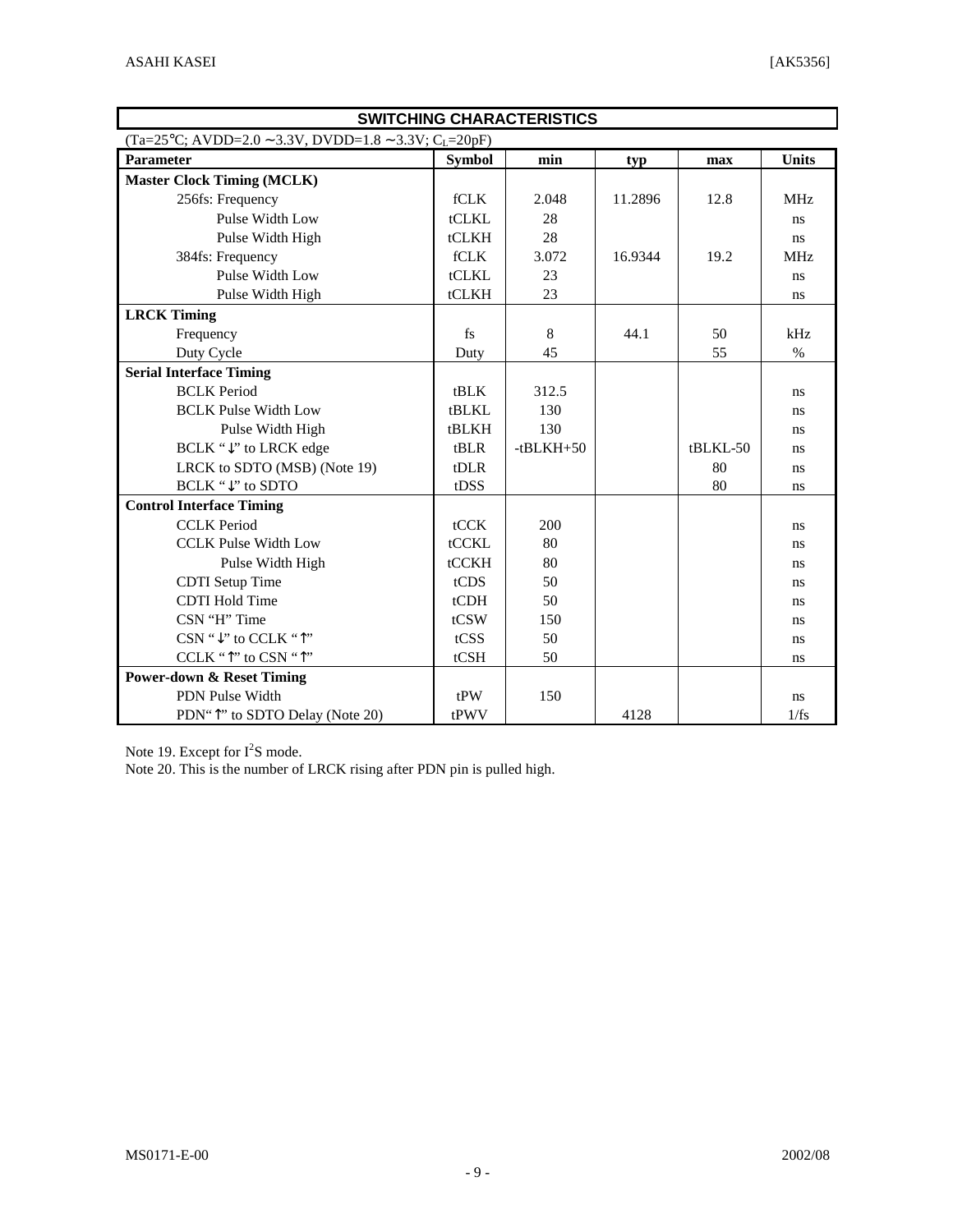## n **Timing Diagram**



Figure 2. Clock Timing







Figure 4. WRITE Command Input Timing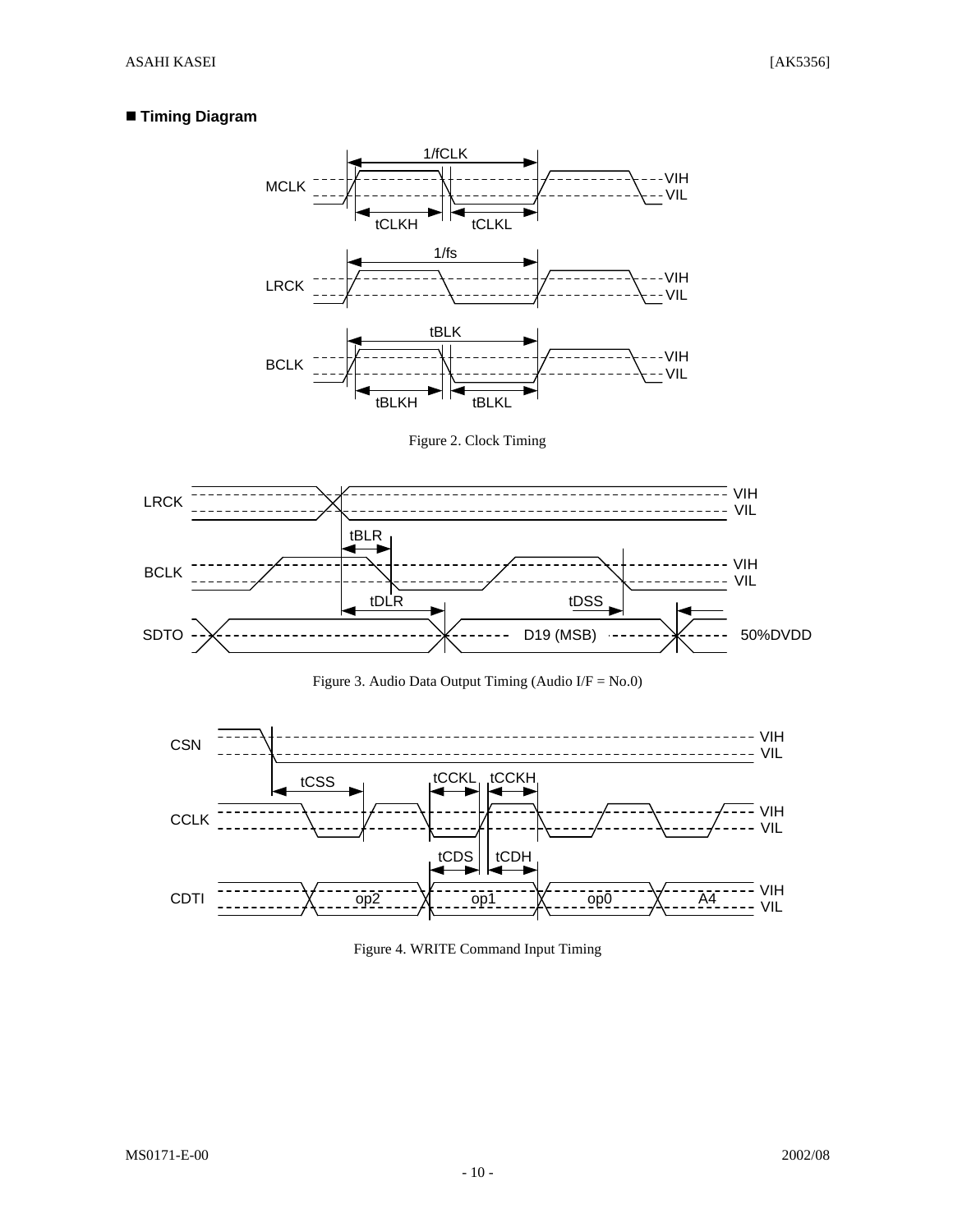

Figure 6. Power Down & Reset Timing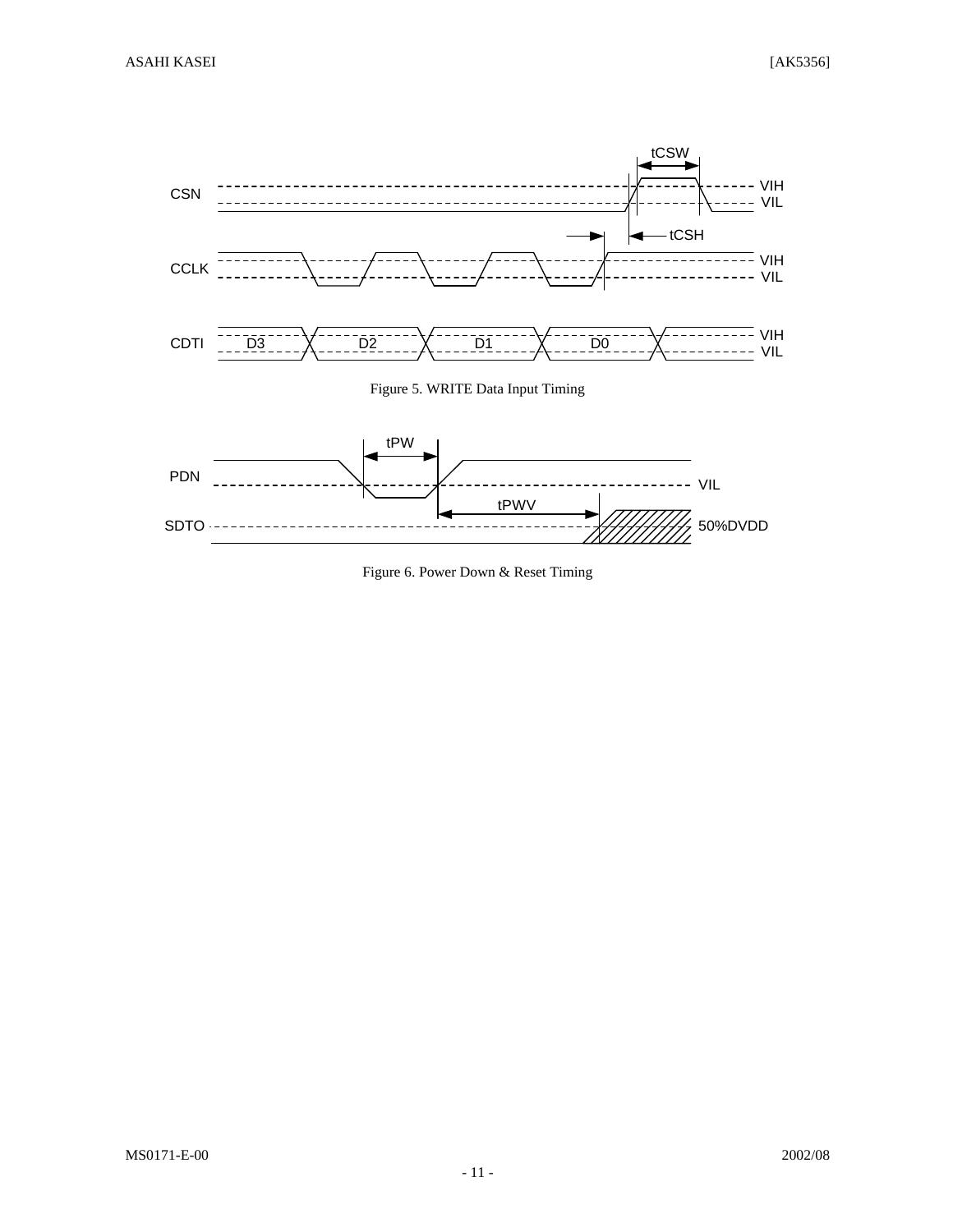#### **OPERATION OVERVIEW**

#### ■ System Clock

The clocks required to operate are MCLK (256fs/384fs), LRCK (fs) and BCLK (32fs, 40fs∼). The master clock (MCLK) should be synchronized with LRCK. The phase between these clocks does not matter. The Frequency of MCLK can be input at 256fs or 384fs. When the 384fs is input, the internal master clock is divided into 2/3 automatically. \*fs is sampling frequency.

All external clocks (MCLK, BCLK and LRCK) should always be present whenever the ADC is in operation. If these clocks are not provided, the AK5356 may draw excess current and will not operate properly because it utilizes these clocks for internal dynamic refresh of registers. If the external clocks are not present, the AK5356 should be placed in power-down mode.

#### ■ Audio Data I/F Format

The SDTO, BCLK and LRCK pins are connected to an external controller. The audio data format has two modes, MSB-first and 2's compliment. The data format is set using the DIF bit. SDTO is latched by a falling edge of BCLK.

| No. | DIF bit                    | SDTO (ADC)              | <b>LRCK</b>            | <b>BCLK</b>  |         |  |  |  |  |
|-----|----------------------------|-------------------------|------------------------|--------------|---------|--|--|--|--|
|     |                            | 16bit MSB justified     | Lch: "H", $Rch:$ "L"   | $=$ 32fs     | Default |  |  |  |  |
|     | 20bit MSB justified        | Lch: "H", $Rch:$ "L"    | $\geq 40$ fs           |              |         |  |  |  |  |
|     |                            | 16bit $I^2S$ compatible | Lch: "L", Rch: " $H$ " | $=$ 32fs     |         |  |  |  |  |
|     |                            | 20bit $I^2S$ compatible | Lch: "L", $Rch:$ "H"   | $\geq 40$ fs |         |  |  |  |  |
|     | Table 1. Audio Data Format |                         |                        |              |         |  |  |  |  |

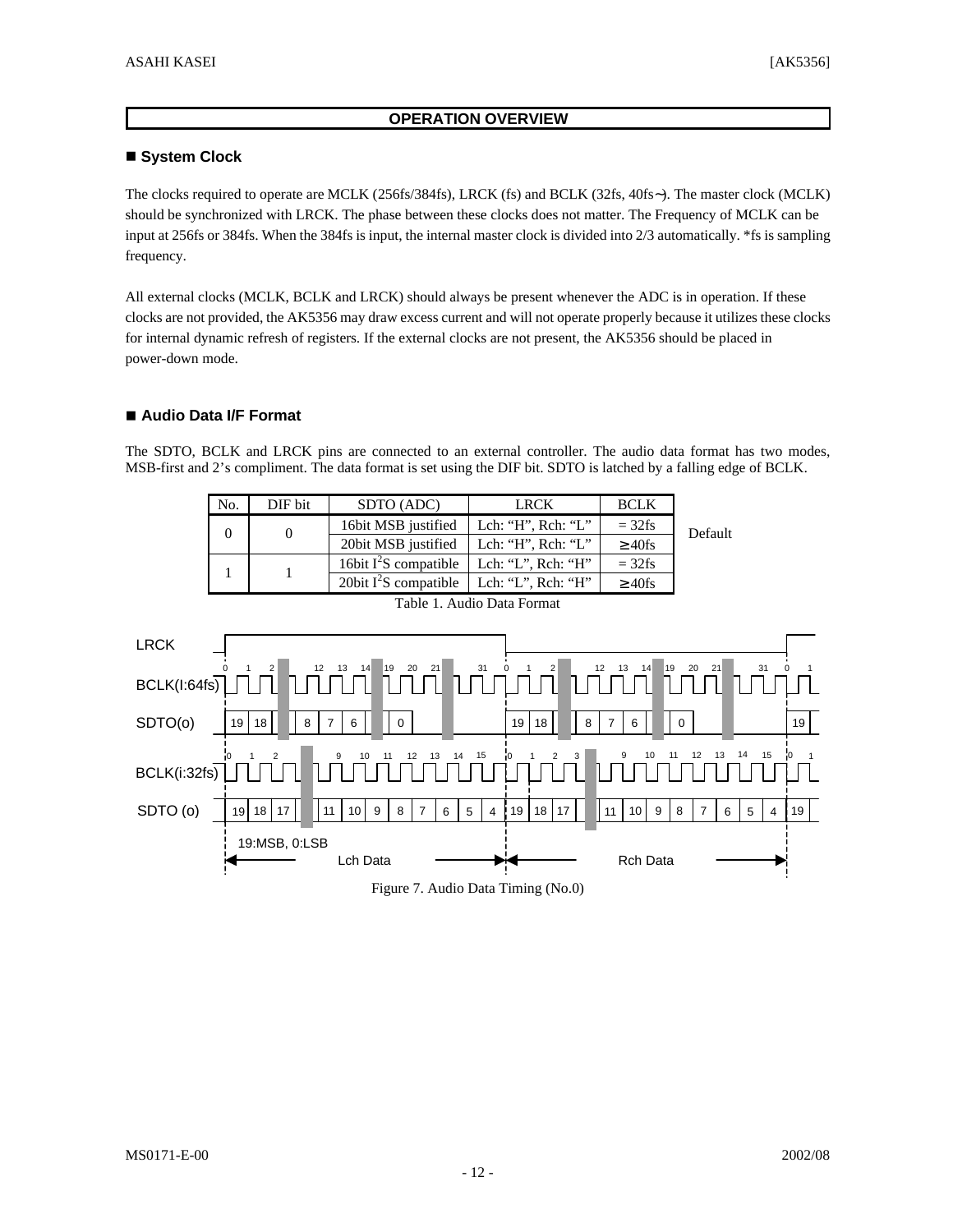

Figure 8. Audio Data Timing (No.1)

#### ■ Digital High Pass Filter

The AK5356 has a Digital High Pass Filter (HPF) to cancel DC-offset in both the IPGA and ADC. The cut-off frequency of the HPF is 3.4Hz at fs=44.1kHz. This cut-off frequency scales with the sampling frequency (fs). And the HPF can select ON/OFF by HPF bit.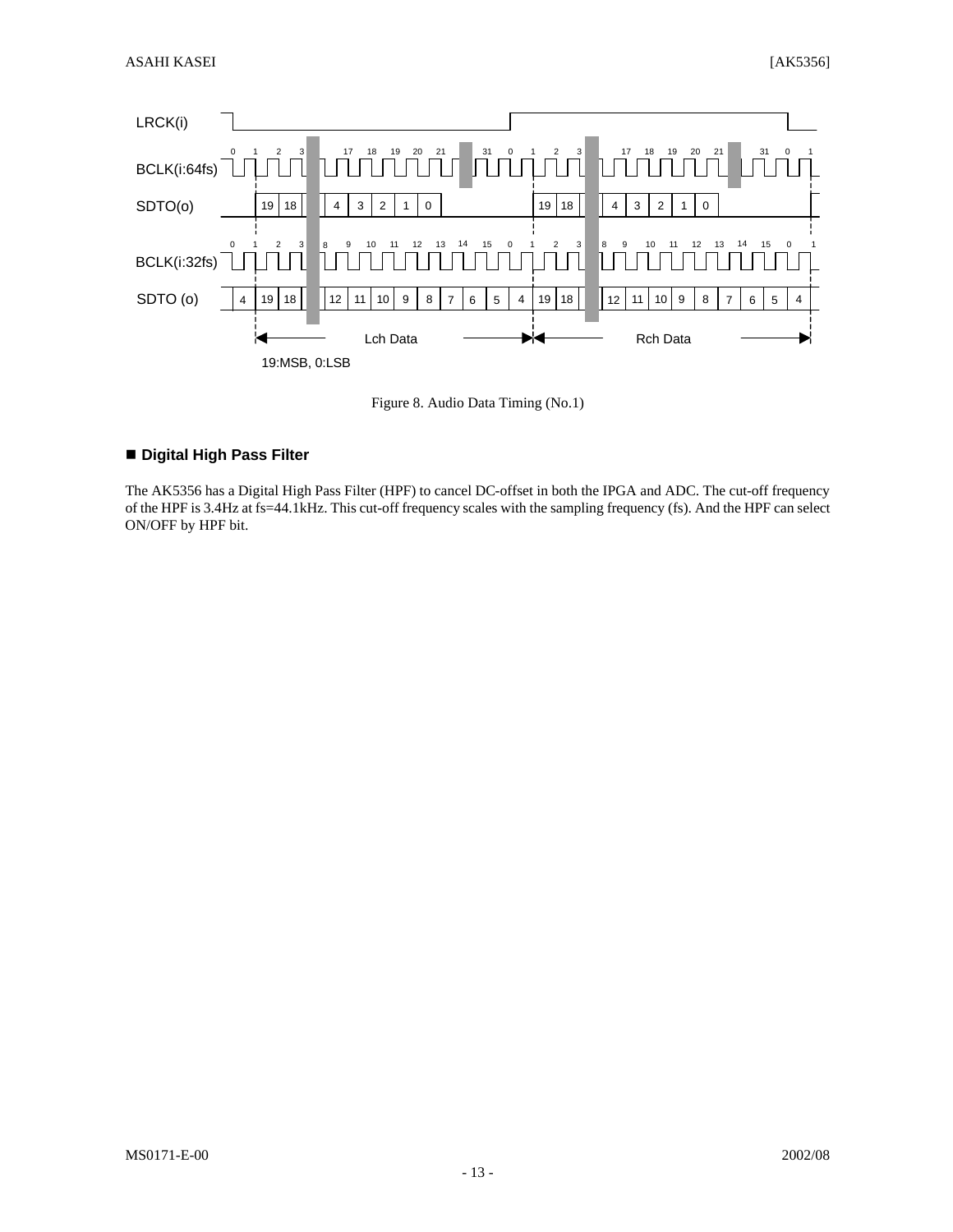#### ■ MIC Block

#### 1. Pre-Amp

The Pre-Amp is non-inverting amplifier and internally biased to MVCM voltage with 100kΩ (typ.). Gain of the Pre-Amp can select +13dB, +18dB, +28dB or +33dB by PREG1-0 bits.

Pre-Amp gain value of L/R channels change by zero crossing detection or timeout independently. Timeout cycle is fixed to 2048/fs (=46.8ms @ fs = 44.1kHz). Zero crossing detection is done by IPGA block. When PMADC bit is "0", gain of Pre-Amp changes immediately.

An external capacitor is needed to cancel DC gain. The cut-off frequency is determined by an internal resistor (Ri) and an external capacitor (C1).



Figure 9. Pre-Amp

2. Power Supply for MIC

The power supply for microphone device is supplied from MPWR pin. The output voltage is typically  $2.16V(= 0.8 x)$ MVDD at MVDD=2.7V). MPWR pin can supply the current up to 1mA. When PMMIC bit is "0", the output current is not supplied.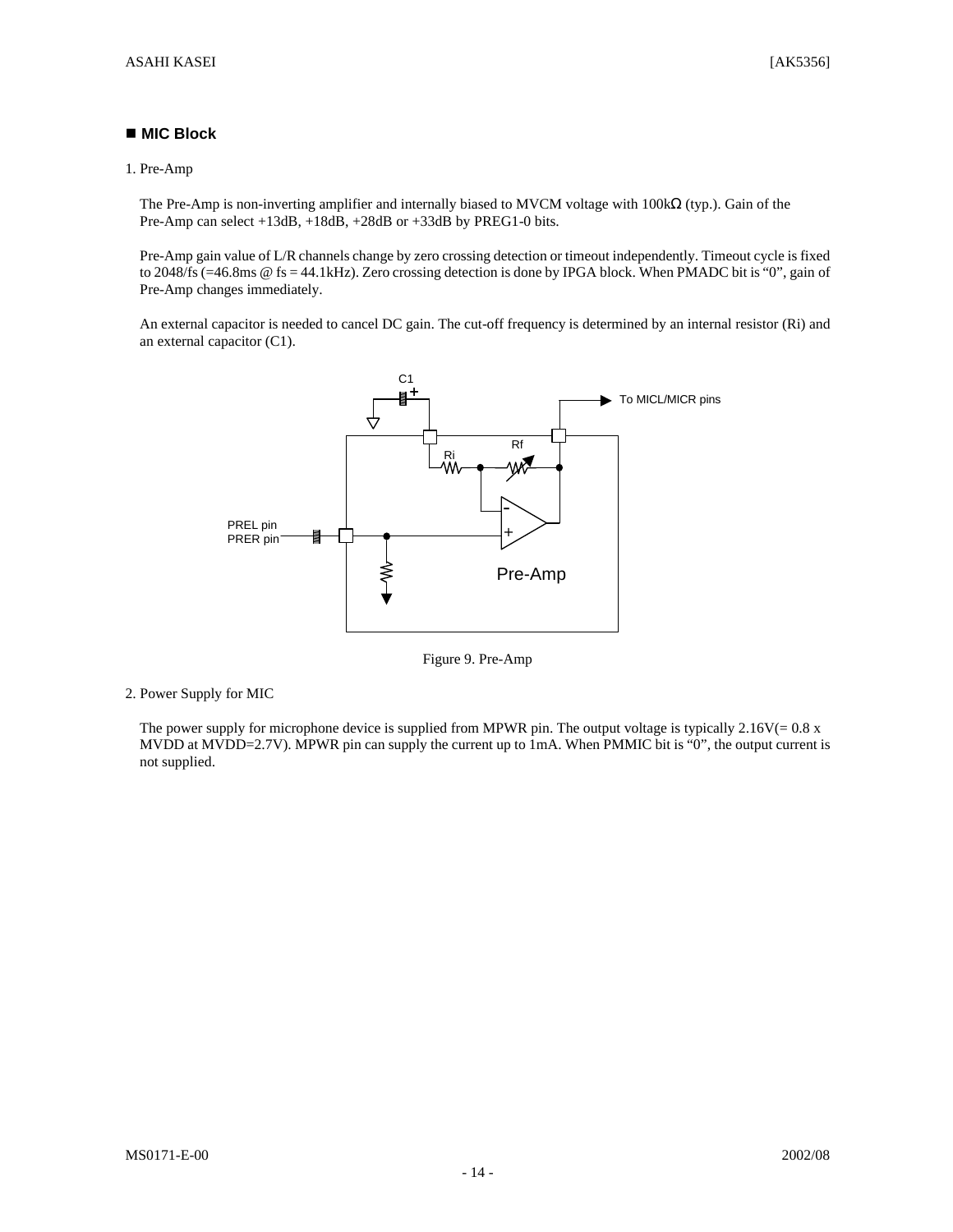#### ■ System Reset

The AK5356 is placed in the power-down mode by bringing PDN pin "L". The control registers are also reset at the same time. This reset should always be done after power-up. An analog initialization cycle starts after exiting the power-down mode. The output data SDTO becomes available after 4128 cycles of LRCK clocks. During initialization, the ADC digital data outputs of both channels are forced to a 2's complement "0". The ADC outputs settle to the data corresponding to the input signal at the end of initialization (Settling time equals the group delay time approximately.).

**As a normal initialization cycle may not be executed, nothing writes at address 01H during initialization cycle after exiting power-down by PDN pin.**

| Power Supply                 |                                 |                             |                            |                    |              |         |        |
|------------------------------|---------------------------------|-----------------------------|----------------------------|--------------------|--------------|---------|--------|
| PDN pin                      |                                 |                             |                            |                    |              |         |        |
|                              | PDN pin may be "L" at power-up. | 4128/fs                     |                            |                    |              | 4128/fs |        |
| <b>ADC</b> Internal<br>State | PD.                             | INIT-1                      | Normal                     |                    | <b>PM</b>    | INIT-1  | Normal |
|                              |                                 | GD                          |                            | $\leftarrow$ GD(1) |              |         | -GD    |
| <b>AIN</b>                   | 'WW                             |                             |                            |                    |              |         |        |
| SDTO                         |                                 | "0"data                     |                            | (2)                | (3) "0" data |         | (1)    |
|                              |                                 |                             |                            | <b>Idle Noise</b>  |              |         |        |
| Control register             | INIT-2                          |                             |                            | Normal             |              |         |        |
|                              |                                 |                             |                            |                    |              |         |        |
| Write to register            | Inhibit                         |                             | Normal                     |                    |              |         |        |
|                              |                                 |                             |                            |                    |              |         |        |
| External clocks              |                                 | $(4)$ $\blacktriangleright$ |                            |                    |              |         |        |
|                              |                                 |                             | The clocks may be stopped. |                    | -(5)         |         |        |

Figure 10. Power-Up / Power-Down Timing Example

- PD: Power-down state. ADC is output "0".
- PM: Power-down state by Power Management bit. ADC is output "0".
- INIT-1: Initialization cycle of ADC
- INIT-2: Initializing all control registers.
- Inhibit: Inhibits writing to all control registers.

Note: See "Register Definitions" about the condition of each register.

- (1). Digital output corresponding to the analog input is delayed by the Group Delay amount (GD). Output signal gradually comes to settle to input signal during a group delay.
- (2). If the analog signal does not be input, digital outputs have the offset to op-amp of input and some offset error of a internal.
- (3). ADC output data is "0" at power-down.
- (4). When the external clocks (MCLK, BCLK and LRCK) are stopped, the AK5356 should be placed in the power-down state.
- (5). When external clocks are not supplied, inhibits writing to all control registes.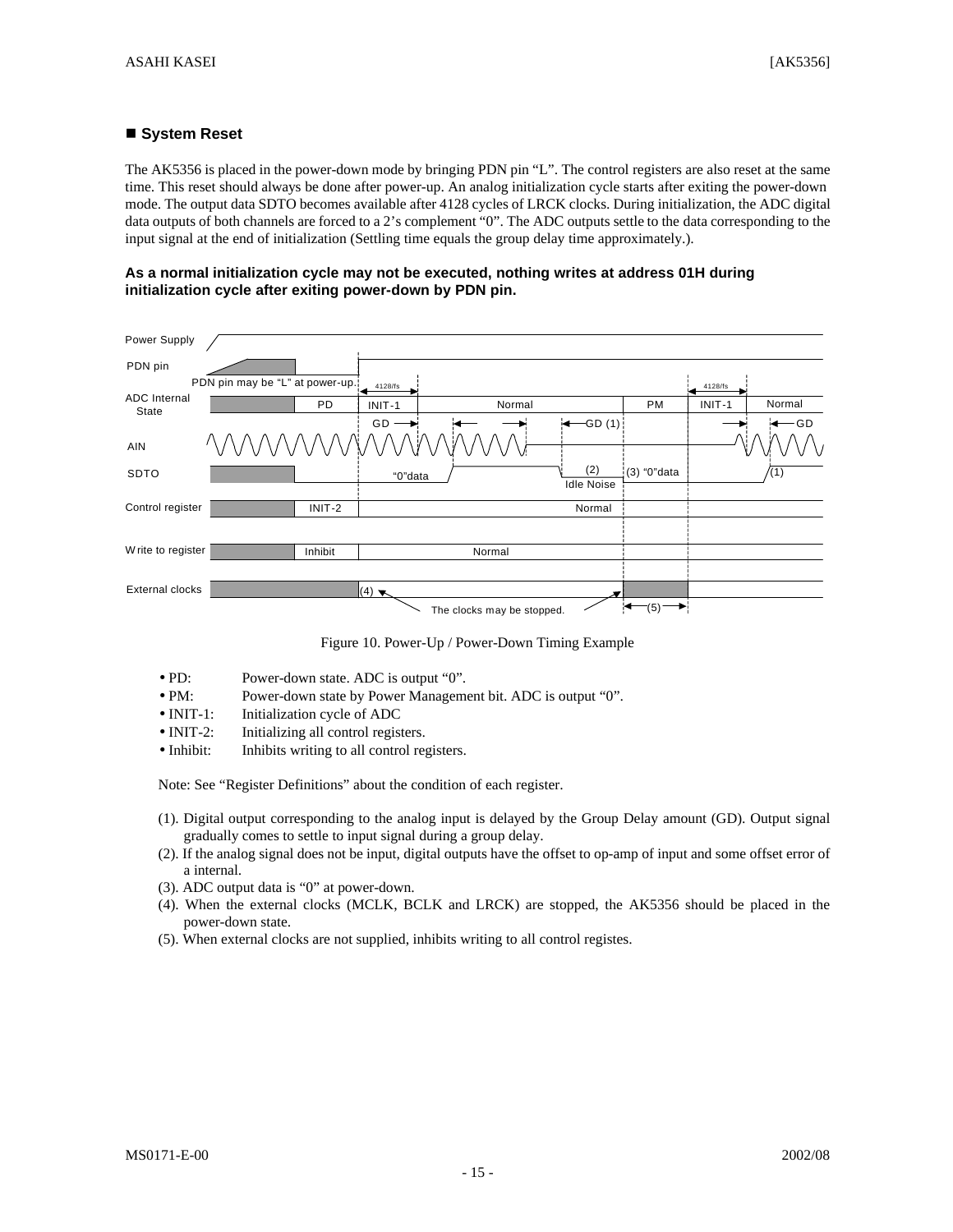#### ■ Timing of Control Register

The internal registers are written by the 3-wire μP interface pins: CSN, CCLK, CDTI. These data are included by Chip Address (2bit, The AK5356 is fixed to "10".), Read/Write (1bit), Address (MSB-first, 5bit) and Control data (MSB-first, 8bit). A side of transmitted data is output to each bit by "↓" of CCLK, a side of receiving data is input by "↑" of CCLK. Writing of data becomes effective by "↑" of CSN. The clock speed of CCLK is 5MHz (max). The value of internal registers is initialized at PDN pin = "L".



Figure 11. Control Data Timing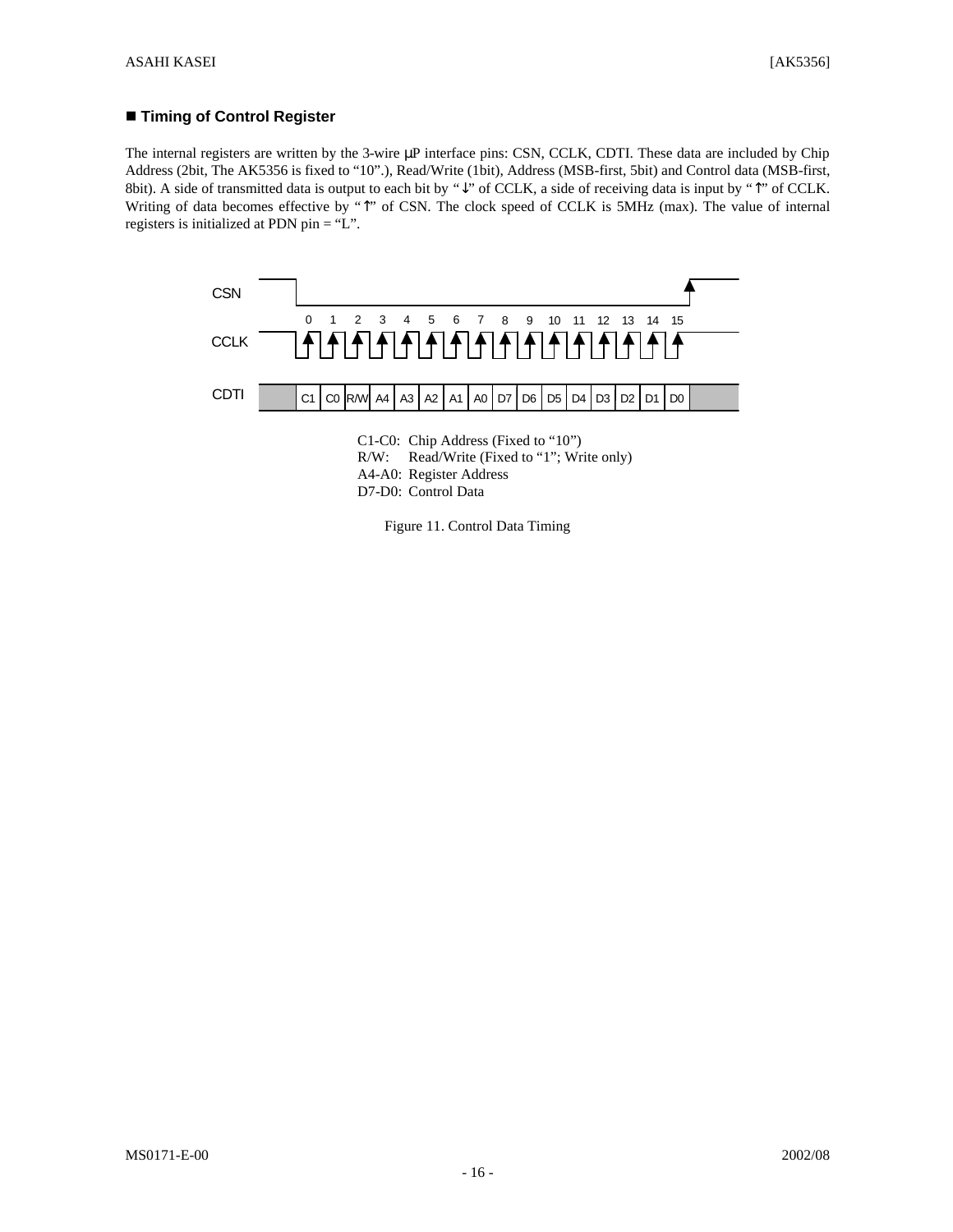#### ■ Register Map

| Addr | Register Name                   | D7    | D6    |       | D4    | D <sub>3</sub> | D <sub>2</sub> | D1           | D <sub>0</sub> |
|------|---------------------------------|-------|-------|-------|-------|----------------|----------------|--------------|----------------|
| 00H  | <b>Input Select</b>             |       | PREG1 | PREG0 | HPF   | RIN            | MICR           | LIN          | MICL           |
| 01H  | <b>Power Management Control</b> |       |       |       |       |                |                | <b>PMADC</b> | <b>PMMIC</b>   |
| 02H  | Mode Control                    | MONO1 | MONO0 | ZTM1  | ZTM0  |                |                | DIF          |                |
| 03H  | <b>IPGA Control</b>             | ZEIP  | IPGA6 | IPGA5 | IPGA4 | IPGA3          | IPGA2          | IPGA1        | IPGA0          |

#### **All registers are reset at PDN = "L", then inhibits writing to all registers.**

For address from 04H to 1FH, data must not be written. Unused bits must contain a "0" value.

#### ■ Register Definition

#### **Input Select**

| Addr | Register Name   | D <sub>7</sub><br>◡ | D6    | $\mathbf{r}$<br>ມ | D4         | $\mathbf{a}$<br>υJ | D.<br>ມ∠ | ້∙   | D <sub>0</sub> |
|------|-----------------|---------------------|-------|-------------------|------------|--------------------|----------|------|----------------|
| 00H  | Select<br>Input |                     | PREG1 | PREG0             | <b>HPF</b> | RIN                | MICR     | LIN. | MICL           |
|      | Default         |                     |       |                   |            |                    |          |      |                |

PREG1-0: Select gain of Pre-Amp

00: +13dB  $01: +18dB$ 10: +28dB (Default) 11: +33dB

Pre-Amp gain value of L/R channels change by zero crossing detection or timeout independently. Timeout cycle is fixed to 2048/fs (=46.8ms @ fs = 44.1kHz). Zero crossing detection is done by IPGA block. When PMADC bit is "0", gain of Pre-Amp changes immediately.

HPF: Select ON/OFF of the digital HPF (0: ON, 1: OFF)

| RIN:  | Select ON/OFF of Rch LINE input (0: OFF, 1: ON) |  |
|-------|-------------------------------------------------|--|
| MICR: | Select ON/OFF of Rch MIC input (0: OFF, 1: ON)  |  |
| LIN:  | Select ON/OFF of Lch LINE input (0: OFF, 1: ON) |  |
| MICL: | Select ON/OFF of Lch MIC input (0: OFF, 1: ON)  |  |

#### **Power Management Control**

|         | . .                                      |                |    |             |    |                    |          |              |                |
|---------|------------------------------------------|----------------|----|-------------|----|--------------------|----------|--------------|----------------|
| Addr    | Register Name                            | D <sub>7</sub> | D6 | $\sim$<br>້ | D4 | $\mathbf{a}$<br>DΔ | D.<br>υ∠ | DΙ           | D <sub>0</sub> |
| 01H     | $\sim$<br>Management<br>Control<br>Power |                |    |             |    |                    |          | <b>PMADC</b> | <b>PMMIC</b>   |
| Default |                                          |                |    |             |    |                    |          |              |                |

PMADC: Power Management of IPGA and ADC

0: Power OFF

1: Power ON (Default)

PMMIC: Power Management of MIC Block (Pre-Amp, MIC Power and MVCM)

0: Power OFF

1: Power ON (Default)

When PDN pin goes "L", all circuit in the AK5356 can be powered-down in no relation to PMADC and PMMIC bits. When PMADC and PMMIC bits go "0", all circuit in the AK5356 can be also powered-down. However, the contents of control registers are held.

Except the case of PMADC=PMMIC= "0" or PDN pin = "L", MCLK, BCLK and LRCK should not be stopped.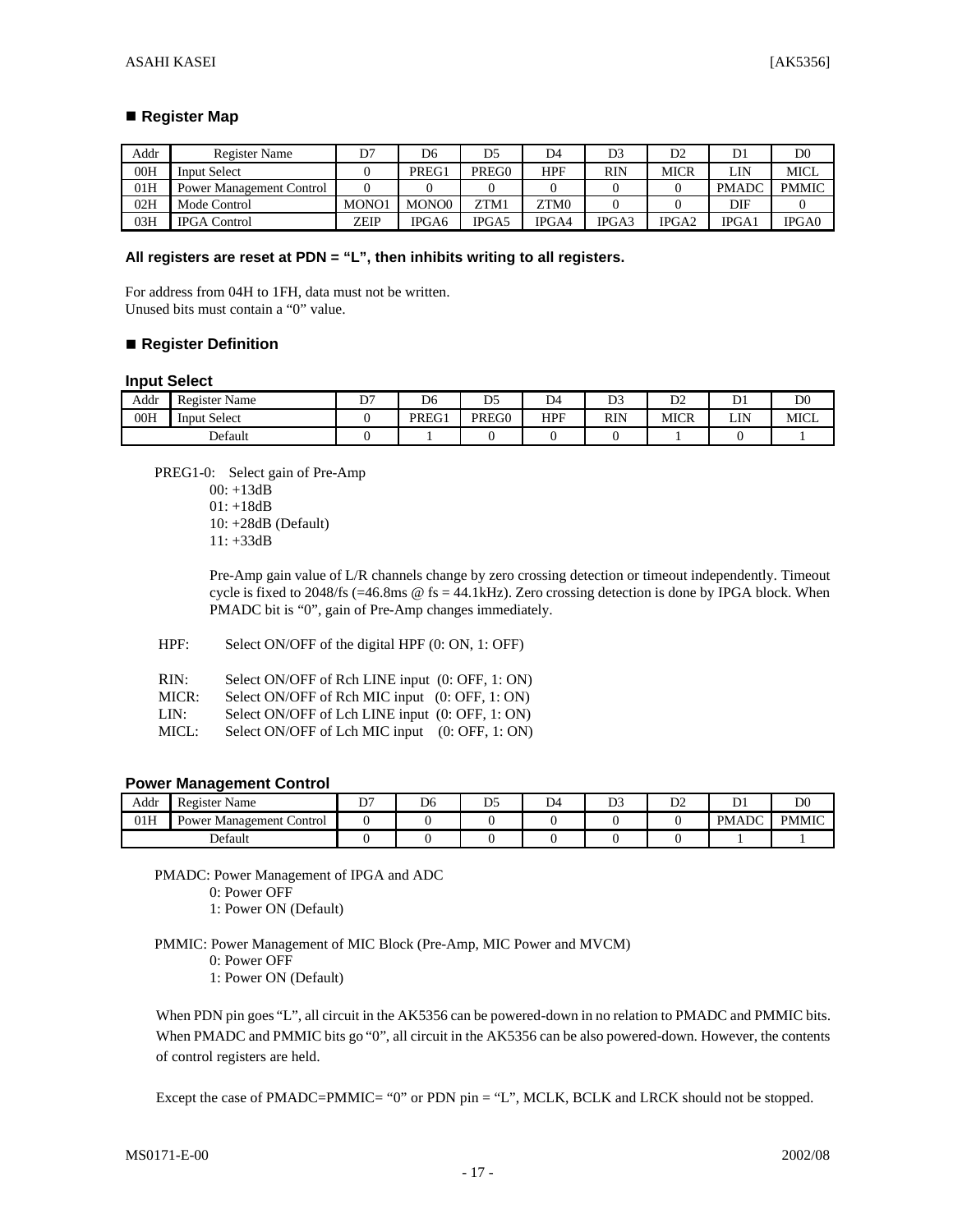#### **Mode Control**

| Addr | Register Name | $n -$<br>◡ | D <sub>6</sub>    | $\mathbf{D}$<br>້ | D4   | $\mathbf{D}$<br>υJ | D.<br>∠ע | ້∙  | D <sub>0</sub> |
|------|---------------|------------|-------------------|-------------------|------|--------------------|----------|-----|----------------|
| 02H  | Mode Control  | MONO1      | MONO <sub>0</sub> | ZTM1              | ZTM0 |                    |          | DIF |                |
|      | Default       |            |                   |                   |      |                    |          |     |                |

MONO1-0: Monaural Mixing

00: Stereo (Default) 01: (L+R)/2 10: LL

11: RR



Figure 12. Monaural mixing block

| Mode                                      | SW <sub>1</sub> | SW <sub>2</sub> | MONO1 | MONO <sub>0</sub> |
|-------------------------------------------|-----------------|-----------------|-------|-------------------|
| Stereo Recording                          | Lch             | Rch             |       |                   |
| <b>Monaural Recording</b><br>Stereo Input | $(L+R)/2$       | $(L+R)/2$       |       |                   |
| <b>Monaural Recording</b><br>Lch Input    | Lch             | Lch             |       |                   |
| <b>Monaural Recording</b><br>Rch Input    | Rch             | Rch             |       |                   |

Table 2. Monaural Mode Setting

ZTM1-0: Setting of Zero Crossing Timeout for IPGA

00: 256/fs 01: 512/fs 10: 1024/fs

11: 2048/fs (Default)

DIF: Select Digital Interface Format

| No. | DIF bit | SDTO (ADC)              | <b>LRCK</b>                | <b>BCLK</b>  |         |
|-----|---------|-------------------------|----------------------------|--------------|---------|
|     |         | 16bit MSB justified     | Lch: "H", $Rch:$ "L"       | $=$ 32fs     | Default |
|     |         | 20bit MSB justified     | Lch: " $H$ ", Rch: " $L$ " | $\geq 40$ fs |         |
|     |         | 16bit $I^2S$ Compatible | Lch: "L", Rch: "H"         | $=$ 32fs     |         |
|     |         | 20bit $I^2S$ Compatible | Lch: "L", Rch: "H"         | $\geq 40$ fs |         |

Table 3. Audio Data Format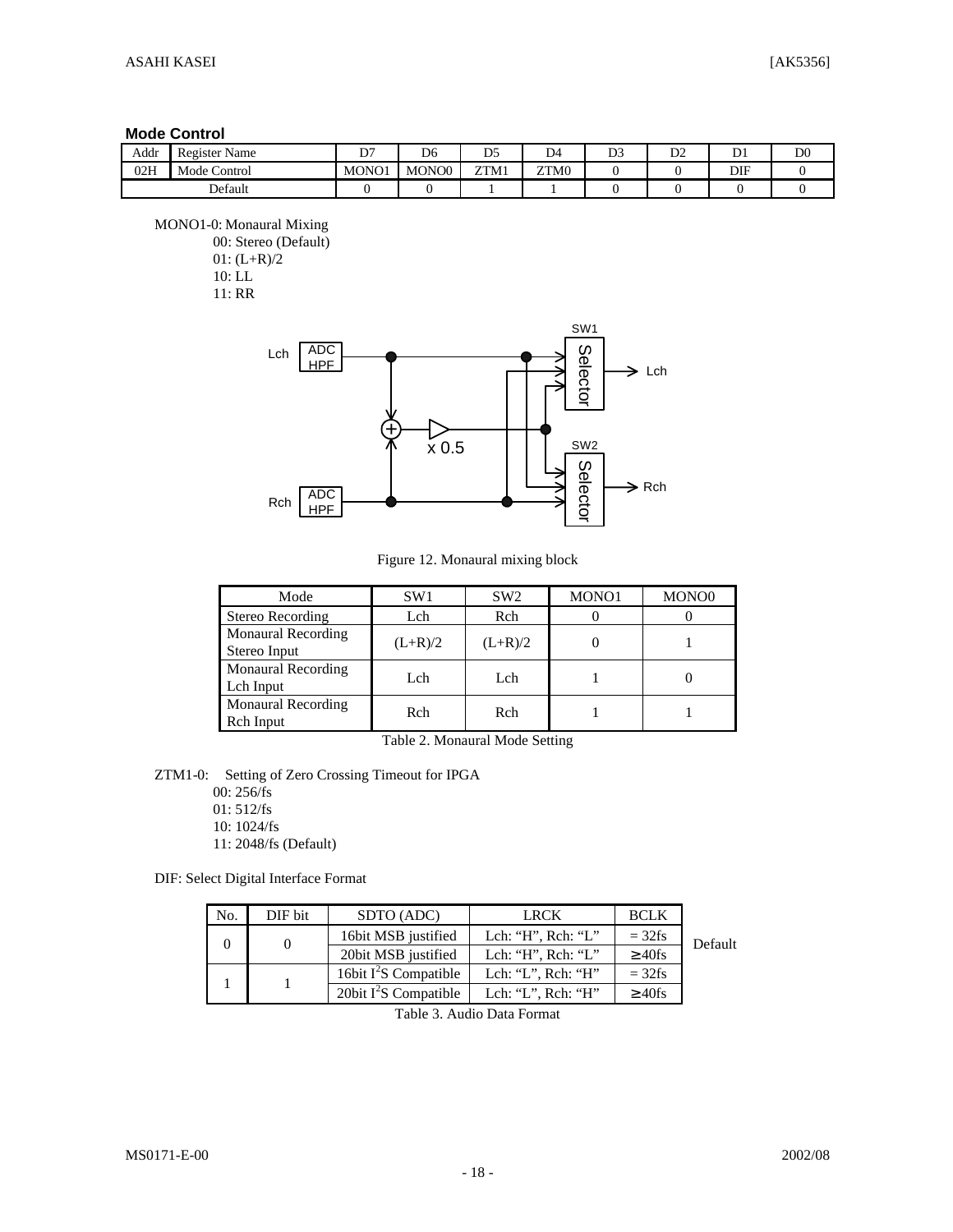#### **Input Analog PGA Control**

| Addr    | $\mathbf{r}$<br>Register Name  | D7   | D <sub>6</sub> | D <sub>5</sub> | D4    | D <sub>3</sub> | D <sub>2</sub> | $\sqrt{ }$ | D <sub>0</sub> |
|---------|--------------------------------|------|----------------|----------------|-------|----------------|----------------|------------|----------------|
| 03H     | PGA Control<br>Analog<br>Input | ZEIP | IPGA6          | IPGA5          | IPGA4 | IPGA3          | IPGA2          | IPGA1      | IPGA0          |
| Default |                                |      |                |                |       | 28H            |                |            |                |

ZEIP: Select IPGA zero crossing operation

0: Disable (Default)

1: Enable

Writing to IPGA value at ZEIP = "1", IPGA value of L/R channels changes by zero crossing detection or timeout independently.

In the timeout cycle, it is possible to set in ZTM1-0 bit. When ZTM1-0 is "11", timeout cycle is 2048/fs = 46.4ms (@fs=44.kHz). When ZEIP is "0", IPGA changes immediately.

#### IPGA6-0: Input Analog PGA, 97 levels; 00H=MUTE

ON/OFF of zero crossing detection can be controlled by ZEIP bit.

| <b>DATA</b> | GAIN(dB)    | Step  | Level |  |  |  |
|-------------|-------------|-------|-------|--|--|--|
| 60H         | $+28.0$     |       |       |  |  |  |
| 5FH         | $+27.5$     |       |       |  |  |  |
| 5EH         | $+27.0$     |       |       |  |  |  |
|             |             |       |       |  |  |  |
| 28H         | $+0.0$      | 0.5dB | 73    |  |  |  |
| 27H         | $-0.5$      |       |       |  |  |  |
|             |             |       |       |  |  |  |
| 19H         | $-7.5$      |       |       |  |  |  |
| 18H         | $-8.0$      |       |       |  |  |  |
| 17H         | $-9.0$      |       |       |  |  |  |
| 16H         | $-10.0$     |       |       |  |  |  |
|             |             | 1dB   | 8     |  |  |  |
| 11H         | $-15.0$     |       |       |  |  |  |
| 10H         | $-16.0$     |       |       |  |  |  |
| 0FH         | $-18.0$     |       |       |  |  |  |
| 0EH         | $-20.0$     |       |       |  |  |  |
| $\bullet$   |             | 2dB   | 12    |  |  |  |
| 05H         | $-38.0$     |       |       |  |  |  |
| 04H         | $-40.0$     |       |       |  |  |  |
| 03H         | $-44.0$     |       |       |  |  |  |
| 02H         | $-48.0$     | 4dB   | 3     |  |  |  |
| 01H         | $-52.0$     |       |       |  |  |  |
| 00H         | <b>MUTE</b> |       | 1     |  |  |  |

Table 4. Input Gain Setting

[ Writing to IPGA register at ZEIP = "1" continuously ]

When writing control register continuously, the change of IPGA should be written after zero crossing timeout. If IPGA is changed by writing to control register before zero crossing detection, IPGA value of L/R channels may not give a difference level.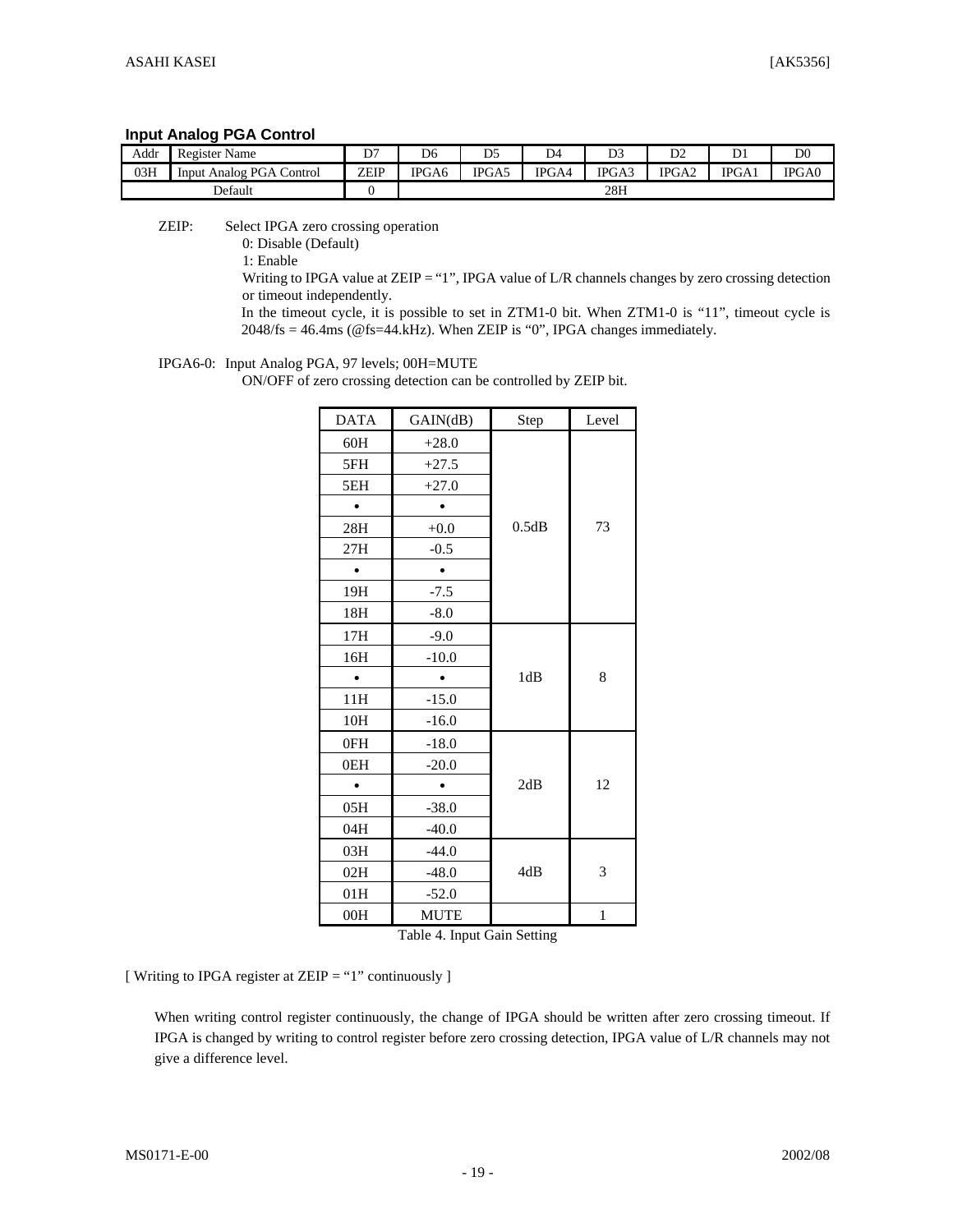#### **SYSTEM DESIGN**

Figure 13 shows the system connection diagram. An evaluation board [AK5356] is available which demonstrates the application circuit, optimum layout, power supply arrangement and measurement results.



Figure 13. System Connection Diagram Example

NOTE: Electrolytic capacitor value of VCOM depends on low frequency noise of supply voltage.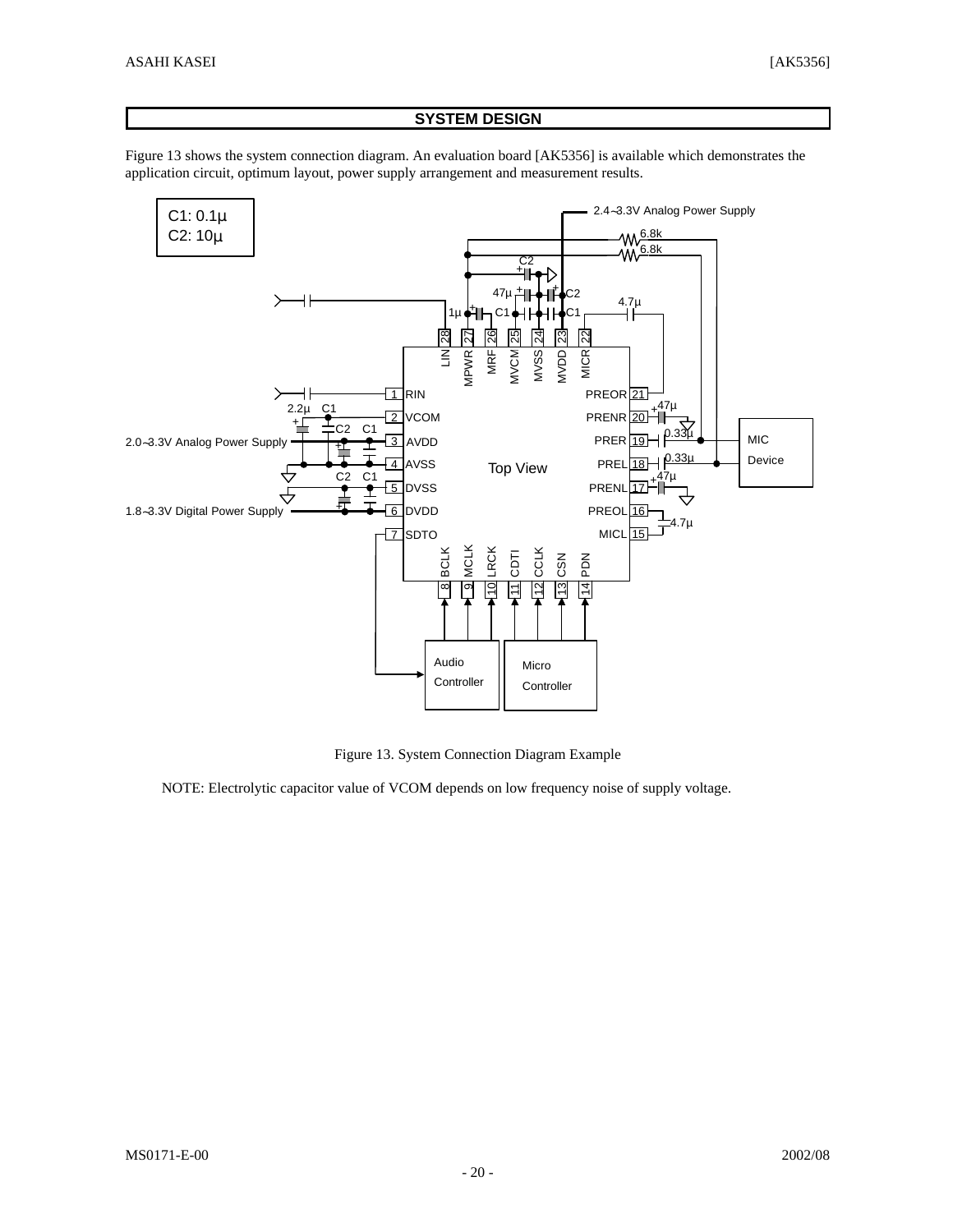26.26

7

**PACKAGE**

28pin QFN (Unit: mm) **0.2** x 0.20 **x** COCO 5.0 ± 0.10 0.2 + 0.10  $5.2 \pm 0.20$  $0.60\pm0.10$  $\begin{array}{c|c}\n 28 & \cdots & 22 \\
\hline\n \end{array}$ 22 28  $\prod$  $\Box$ 21 21 1 1  $5.2 \pm 0.20$  $5.0 \pm 0.10$  $45^{\circ}$   $\sim$   $\sim$   $45^{\circ}$ È 15 15 7 חר 8 14  $14$   $8$  $\bigoplus$  0.05  $\bigotimes$  $0.22 \pm 0.05$  0.50



Note) The part of black at four corners on reverse side must not be soldered and must be open.

#### n **Package & Lead frame material**

Package molding compound: Epoxy Lead frame material: Cu Lead frame surface treatment: Solder plate (Pb free)